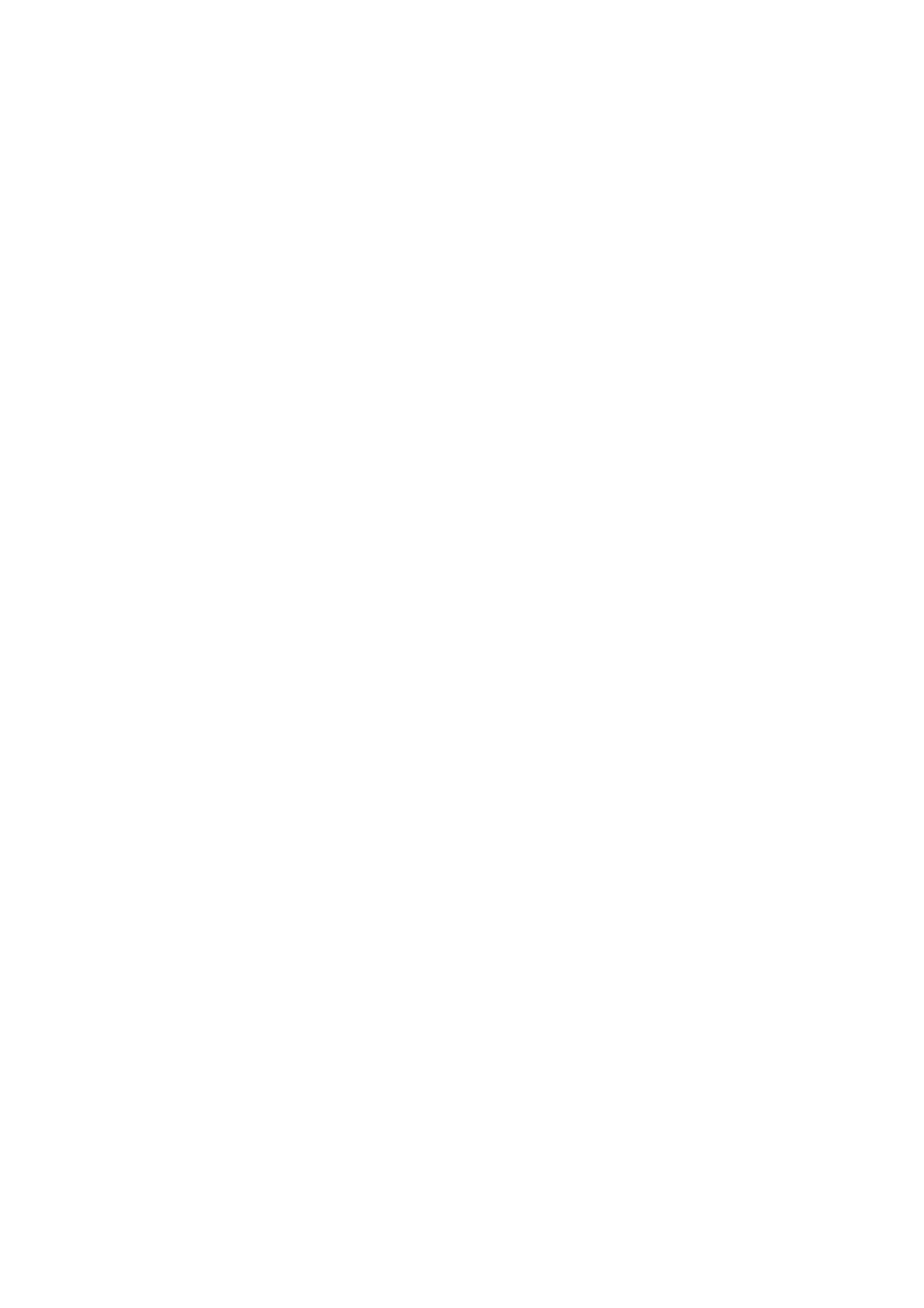EN 10139

November 1997

# **EUROPEAN STANDARD** NORME EUROPÉENNE **EUROPÄISCHE NORM**

ICS 77.140.50 Descriptors: Steel, strip.

#### **English version**

# Cold rolled uncoated mild steel narrow strip for cold forming Technical delivery conditions

Feuillards non revêtus laminés à froid en aciers doux pour formage à froid – Conditions techniques de livraison

Kaltband ohne Überzug aus weichen Stählen zum Kaltumformen – Technische Lieferbedingungen

This European Standard was approved by CEN on 1996-11-24.

CEN members are bound to comply with the CEN/CENELEC Internal Regulations which stipulate the conditions for giving this European Standard the status of a national standard without any alteration.

Up-to-date lists and bibliographical references concerning such national standards may be obtained on application to the Central Secretariat or to any CEN member.

The European Standards exist in three official versions (English, French, German). A version in any other language made by translation under the responsibility of a CEN member into its own language and notified to the Central Secretariat has the same status as the official versions.

CEN members are the national standards bodies of Austria, Belgium, the Czech Republic, Denmark, Finland, France, Germany, Greece, Iceland, Ireland, Italy, Luxembourg, the Netherlands, Norway, Portugal, Spain, Sweden, Switzerland, and the United Kingdom.



European Committee for Standardization Comité Européen de Normalisation Europäisches Komitee für Normung

**Central Secretariat: rue de Stassart 36, B-1050 Brussels**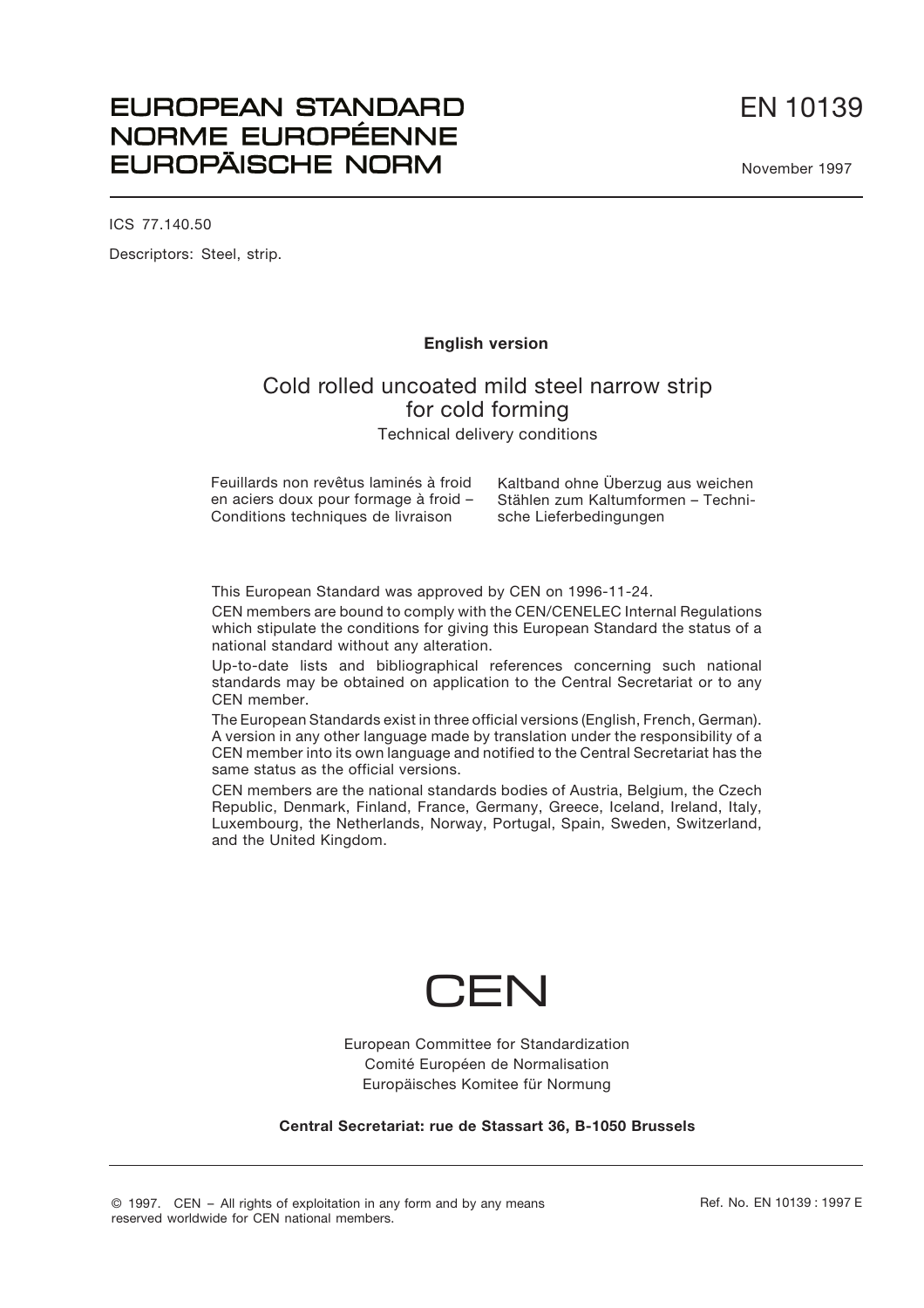#### **Contents**

|                | Foreword                                            | 3                |
|----------------|-----------------------------------------------------|------------------|
| 1              | Scope                                               | 4                |
| $\overline{c}$ | Normative references                                | $\overline{4}$   |
| 3              | Definitions                                         | 6                |
| 4              | Classification of grades and delivery condition     | 6                |
| 5              | Designation                                         | 6                |
| 6              | Properties                                          | 7                |
| 6.1            | Production processes and chemical composition       | $\boldsymbol{7}$ |
| 6.2            | Choice of properties                                | $\overline{7}$   |
| 6.3            | Mechanical and technological properties             | 8                |
| 6.4            | Surface characteristics                             | 8                |
| 6.5            | Stretcher strains                                   | 9                |
| 6.6            | Suitability for the application of surface coatings | $\overline{9}$   |
| 6.7            | Weldability                                         | 10               |
| 6.8            | Dimensions, masses, permissible tolerances          | 10               |
| 7              | Testing                                             | 10               |
| 7.1            | Agreement on acceptance tests                       | 10               |
| 7.2            | Acceptance units and number of tests                | 10               |
| 7.3            | Sampling and preparation of test pieces             | 11               |
| 7.4            | Test methods to be followed                         | 11               |
| 7.5            | <b>Re-tests</b>                                     | 11               |
| 8              | Marking                                             | 12               |
| 9              | Oiling                                              | 12               |
| 10             | Packing                                             | 12               |
| 11             | Information to be supplied by the purchaser         | 13               |
| 12             | <b>Disputes</b>                                     | 13               |

Page

#### **Annexes**

| A. | (normative) Method of determination of the plastic strain ratio r        | 18 |
|----|--------------------------------------------------------------------------|----|
| B  | (normative) Method of determination of the strain hardening exponent $n$ | 22 |
| C. | (informative) List of national standards complying with the EURONORMS    |    |
|    | given in the references                                                  | 26 |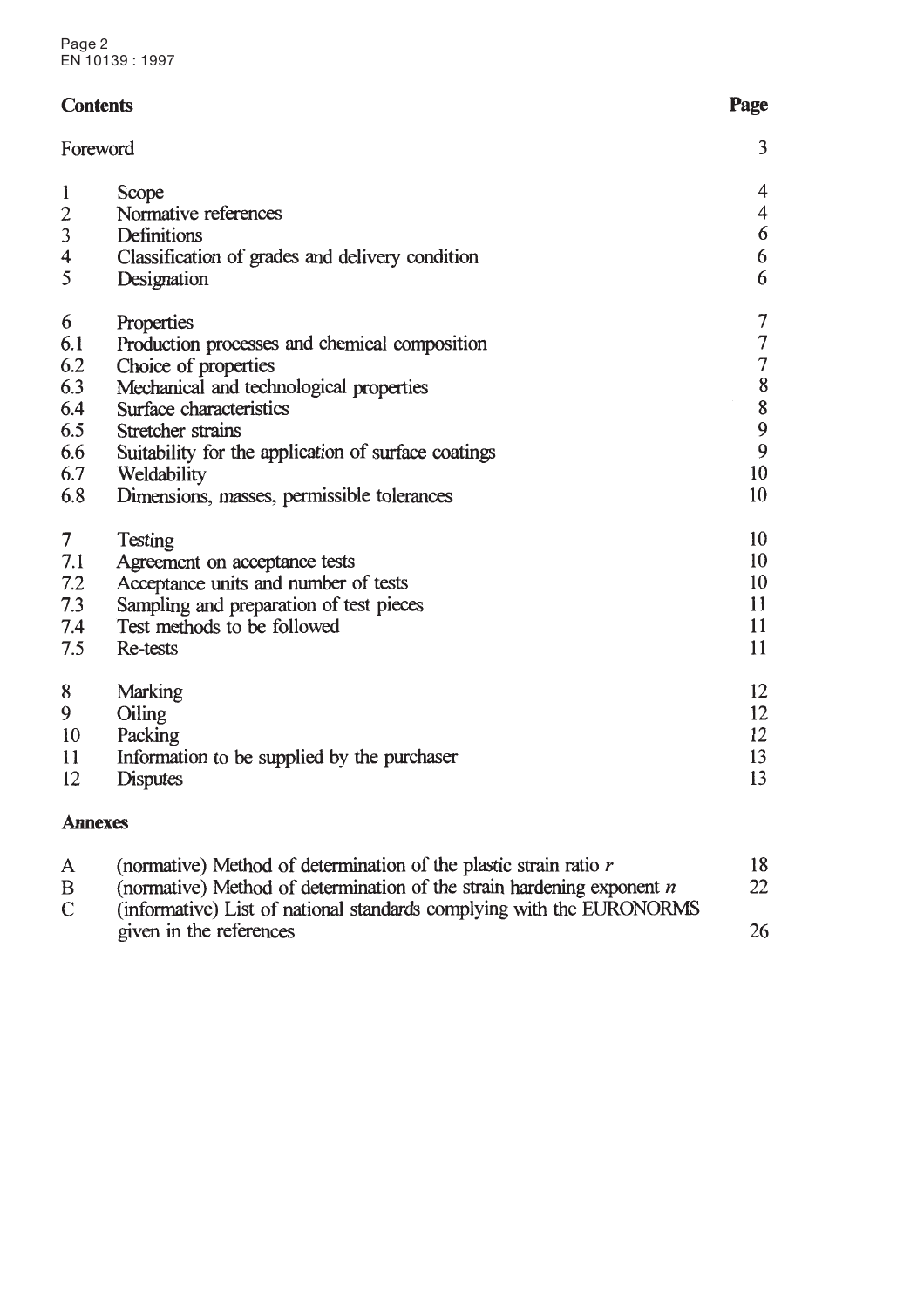#### **Foreword**

This European Standard has been prepared by Technical Committee ECISS/TC 13 "Flat products for cold working - Qualities, dimensions, tolerances and specific tests", the secretariat of which is held by IBN/BIN.

This European Standard shall be given the status of a national standard, either by publication of an identical text or by endorsement, at the latest by May 1998, and conflicting national standards shall be withdrawn at the latest by May 1998.

According to the CEN/CENELEC Internal Regulations, the national standards organizations of the following countries are bound to implement this European Standard: Austria, Belgium, Czech Republic, Denmark, Finland, France, Germany, Greece, Iceland, Ireland, Italy, Luxembourg, Netherlands, Norway, Portugal, Spain, Sweden, Switzerland and the United Kingdom.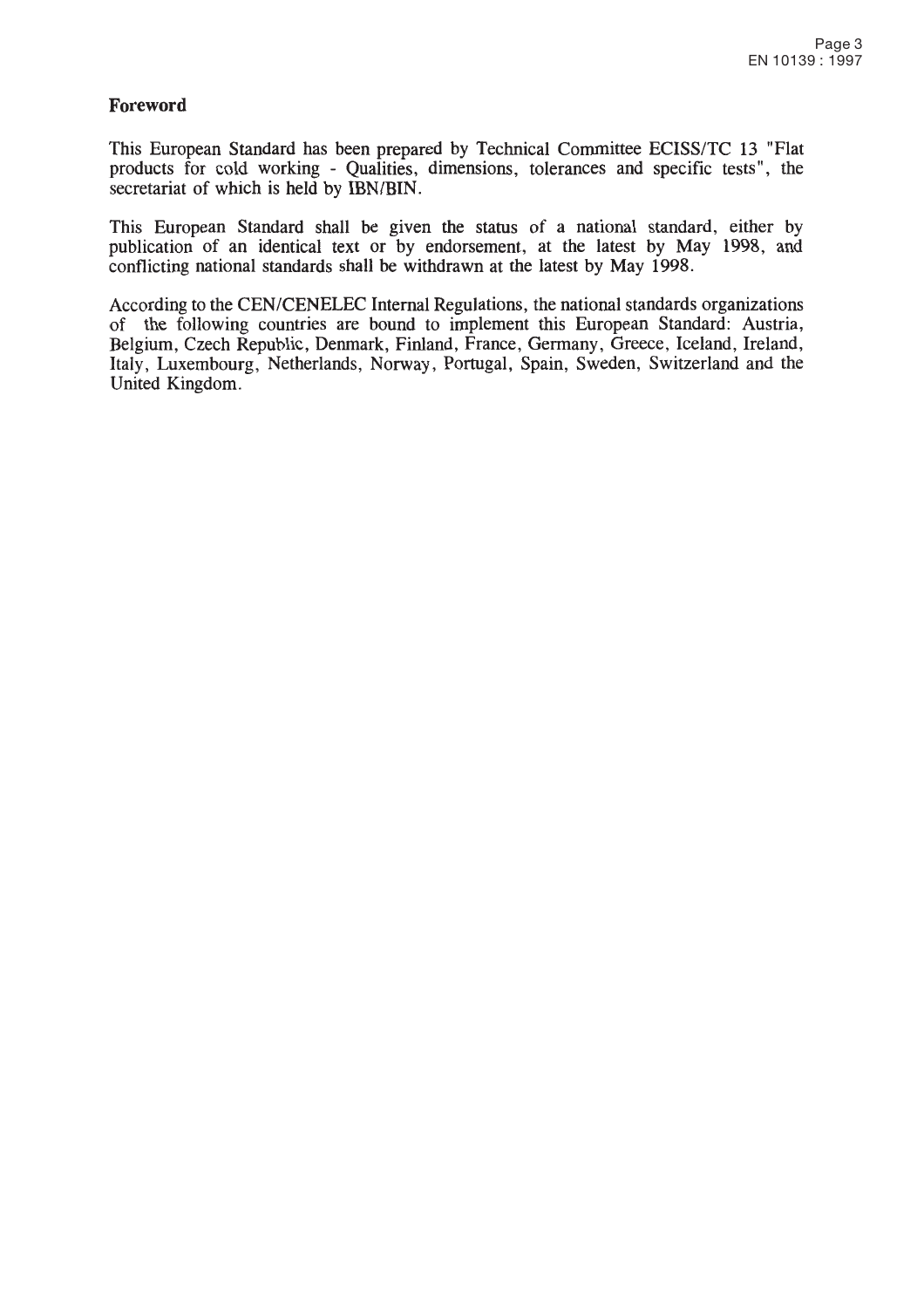## 1 Scope

1.1 This European Standard applies to cold rolled narrow strip in coils and cut lengths in thicknesses up to 10 mm and of widths less than 600 mm, made from mild, unalloved and alloyed steels in accordance with table 1.

These products are suitable for cold forming. They are also suitable for surface coating. On the other hand, they are not suitable for hardening treatment followed by tempering.

1.2 This European Standard does not cover cold rolled flat products for which a separate standard already exists, particularly the following products:

- cold rolled non oriented magnetic steel sheet and strip (EN 10106);
- grain-oriented magnetic steel sheet and strip (EN 10107);
- semi-processed steel strip for the construction of magnetic circuits (EN 10126 and EN 10165):
- cold rolled narrow strip for the manufacture of springs (EURONORM 132);
- high yield strength steels for cold forming (EN 10268);
- cold rolled uncoated low carbon steel flat products for cold forming (EN 10130);
- cold reduced blackplate (EN 10205);
- sheet and strip for enamelling (EN 10209).

### 2 Normative references

This European Standard incorporates by dated or undated reference, provisions from other publications. These normative references are cited at the appropriate place in the text and the publications are listed hereafter. For dated references, subsequent amendments to or revisions of any of these publications apply to this European Standard only when incorporated in it by amendment or revision. For undated references the latest edition of the publication referred to applies.

Metallic materials - Tensile test -EN 10002-1 Part 1: Method of test (at ambient temperature)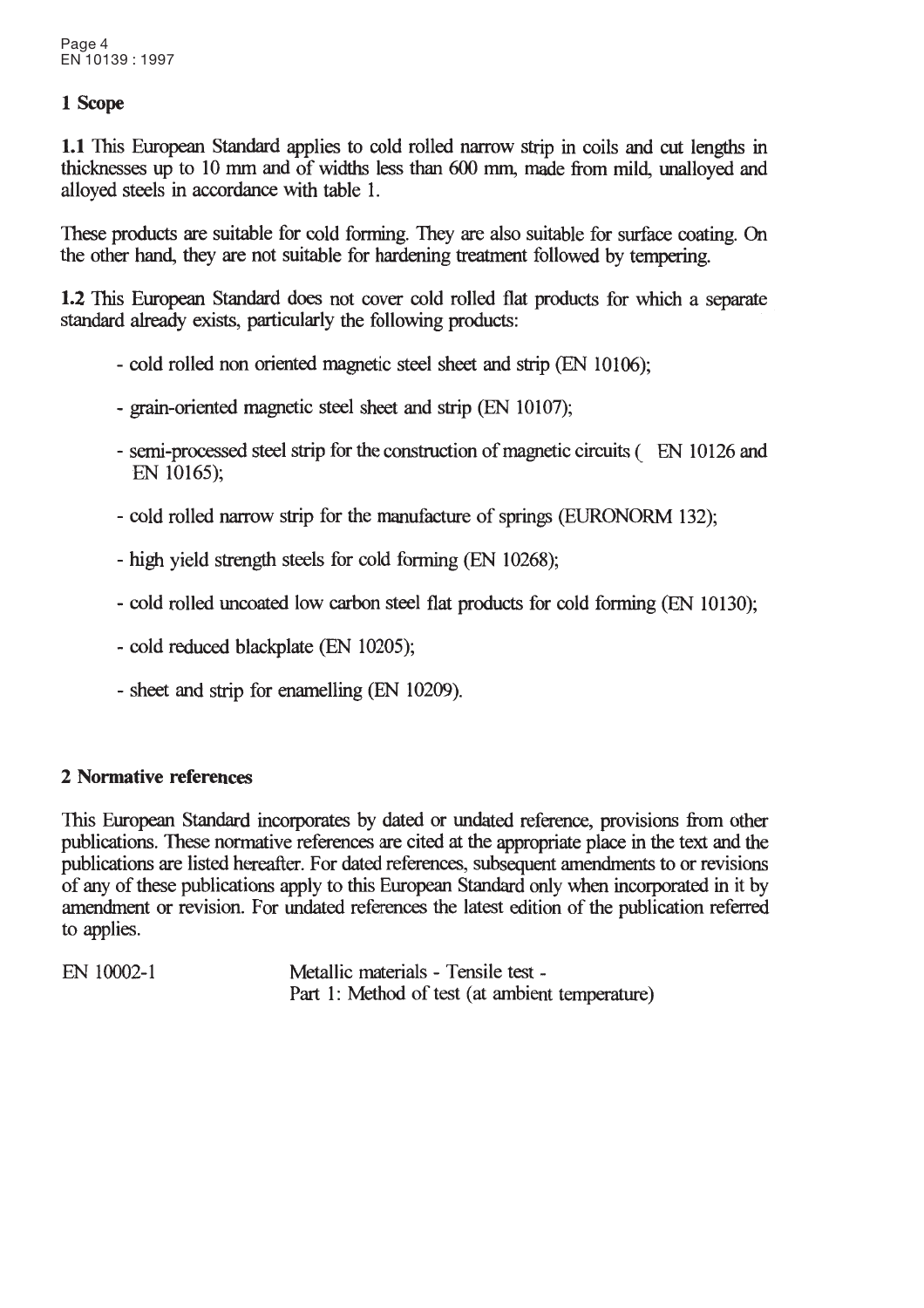| EN 10002-2                       | Metallic materials - Tensile test<br>Part 2: Verification of the force measuring system of the tensile<br>testing machines |
|----------------------------------|----------------------------------------------------------------------------------------------------------------------------|
| EN $10002-4$ <sup>1)</sup>       | Metallic materials - Tensile test<br>Part 4: Verification of extensometer used in uniaxial testing                         |
| EN 10020                         | Definition and classification of grades of steel                                                                           |
| EN 10021                         | Steels and iron and steel products - General technical delivery<br>conditions                                              |
| EN 10027-1                       | Designation systems for steel<br>Part 1: Steel names, principal symbols                                                    |
| EN 10027-2                       | Designation systems for steel<br>Part 2: Numerical system                                                                  |
| EN 10079                         | Definition of steel products                                                                                               |
| EN 10140                         | Cold rolled narrow strip - Tolerances on dimensions and shape                                                              |
| EN 10204                         | Metallic products - Types of inspection documents                                                                          |
| EURONORM $5(1979)^{2}$           | Vickers hardness test for steel                                                                                            |
| EURONORM 18 (1979) <sup>2)</sup> | Sampling and preparation of test pieces for steel and iron and<br>steel products                                           |
| EURONORM 49 $(1972)^{2}$         | Measurement of the roughness of thin products made of cold<br>rolled and uncoated steels                                   |
| CR 10260                         | Designation systems for steel - Additional symbols for steel<br>names                                                      |

 $\overline{\phantom{0}}$ 

<sup>&</sup>lt;sup>1)</sup> Currently at draft stage.

<sup>&</sup>lt;sup>2)</sup> Until they are transformed into European Standards, either the EURONORMS or the corresponding national standards listed in annex C of this European Standard may be used.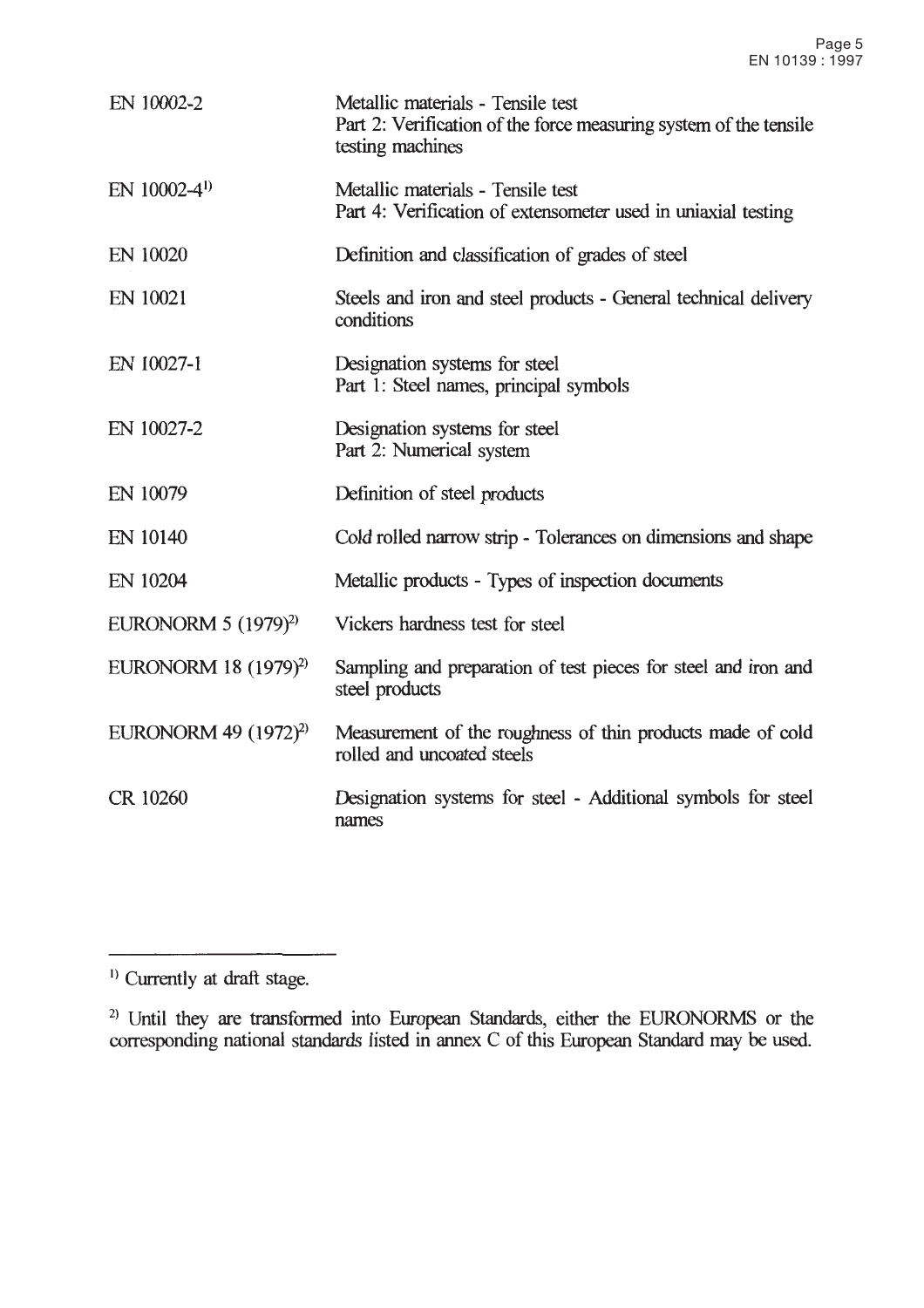#### **3 Definitions**

3.1 For the purposes of this European Standard, the definitions of cold rolled flat products given in clause 1 are identical to those given in EN 10079.

NOTE: In the case of narrow widths, strip complying with this standard may also be wound in layers and supplied in the form of a bobbin wound coil.

3.2 After uncoiling and shearing, strip may be supplied in cut lengths.

### 4 Classification of grades and delivery condition

4.1 This European Standard specifies the grades listed in table 1. In the case of steel grade DC01, the deoxidation method shall be left to the manufacturer's discretion.

Steel grades DC03, DC04, DC05 and DC06 shall be supplied fully killed.

4.2 Products manufactured from these steels may be ordered and supplied in different delivery conditions (see table 1) and with different surface appearances (see 6.4 and table 2).

4.3 For the purposes of the specifications of this European Standard, the selection of steel grade, delivery condition and surface finish are the responsibility of the purchaser.

### **5 Designation**

The symbol designation of the steel grades in this European Standard is in conformity with EN 10027-1 and Information Circular ECISS IC 10 - the numerical designation is allocated in conformity with EN 10027-2.

The standard designation consists of the words narrow strip or cut lengths, followed in order  $by:$ 

a) reference to this European Standard, EN 10139;

b) the symbol DC, followed by the grade designation  $(01, 03, 04, 05, 04)$ 

c) the symbol for delivery condition (see table 1);

d) the symbol for surface appearance (MA, MB or MC, see table 2);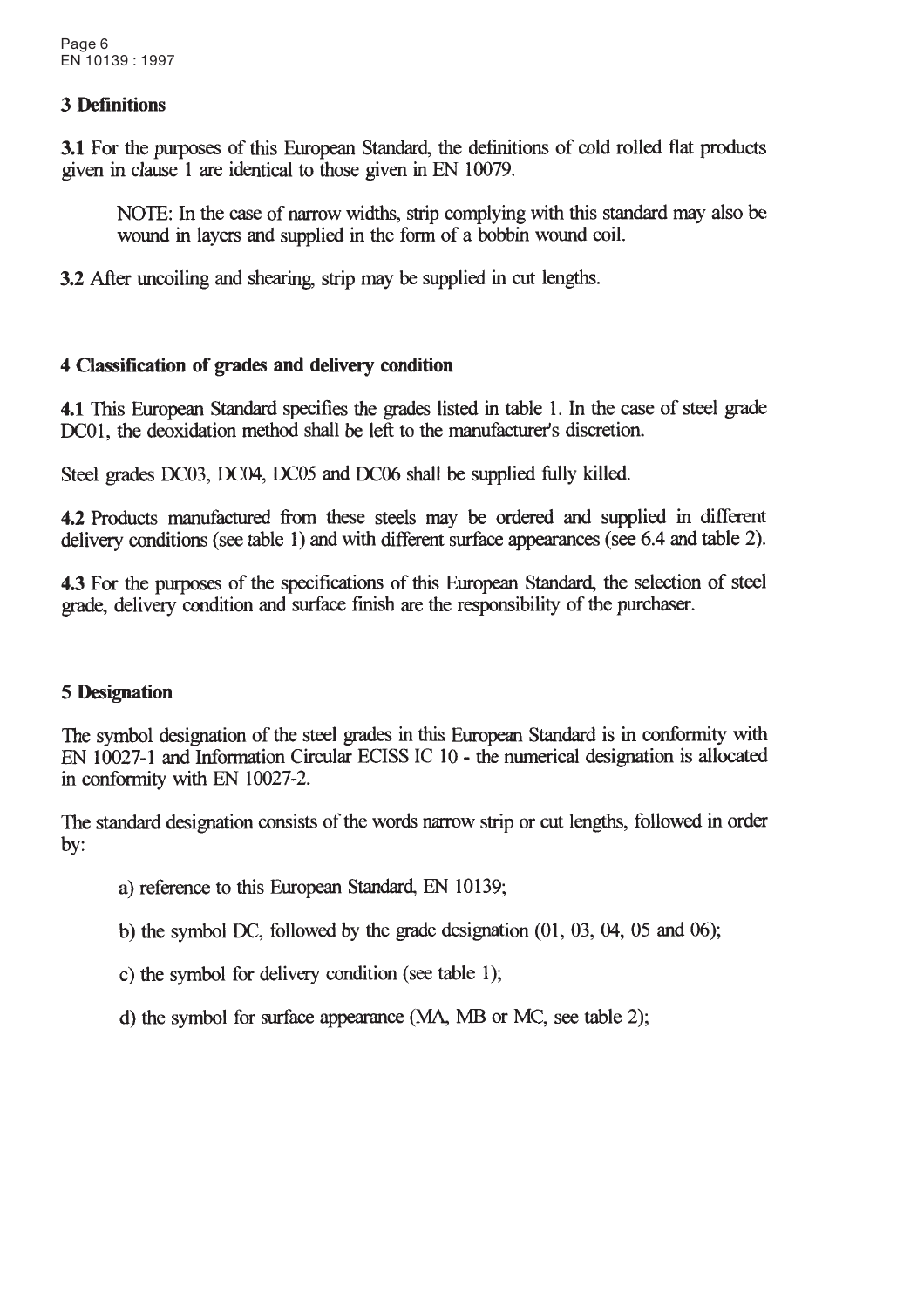e) the symbol for surface finish where appropriate (RM or RR, see 6.4.3 and table 2).

Examples of standard designations:

Designation of cold rolled steel narrow strip, grade DC04, in a lightly skin-passed condition (LC), with a 'scratch and pit-free' surface appearance (MB) and a 'matt' surface finish (RM):

Narrow strip EN 10139-DC04 + LC MB RM

Designation of cold rolled steel narrow strip, grade DC03, in the annealed condition (A), with 'bright' (MA) surface appearance and a 'smooth' surface finish:

Narrow strip EN  $10139-DCO3 + AMA$ 

#### **6 Properties**

#### 6.1 Production processes and chemical composition

6.1.1 The steel making process of the steel shall be left to the manufacturer's discretion.

The production process of the product - where not stipulated in the order - shall also remain at the manufacturer's discretion.

6.1.2 The chemical composition based on ladle analysis shall be as given in table 1.

#### 6.2 Choice of properties

The products covered by this European Standard shall comply with the specifications given in table 1 of this standard. If agreed separately, they may be supplied with a special suitability for making a particular part; in this case, a maximum percentage of processing scrap may be fixed by common agreement and acceptance tests on the basis of the mechanical properties shall not apply.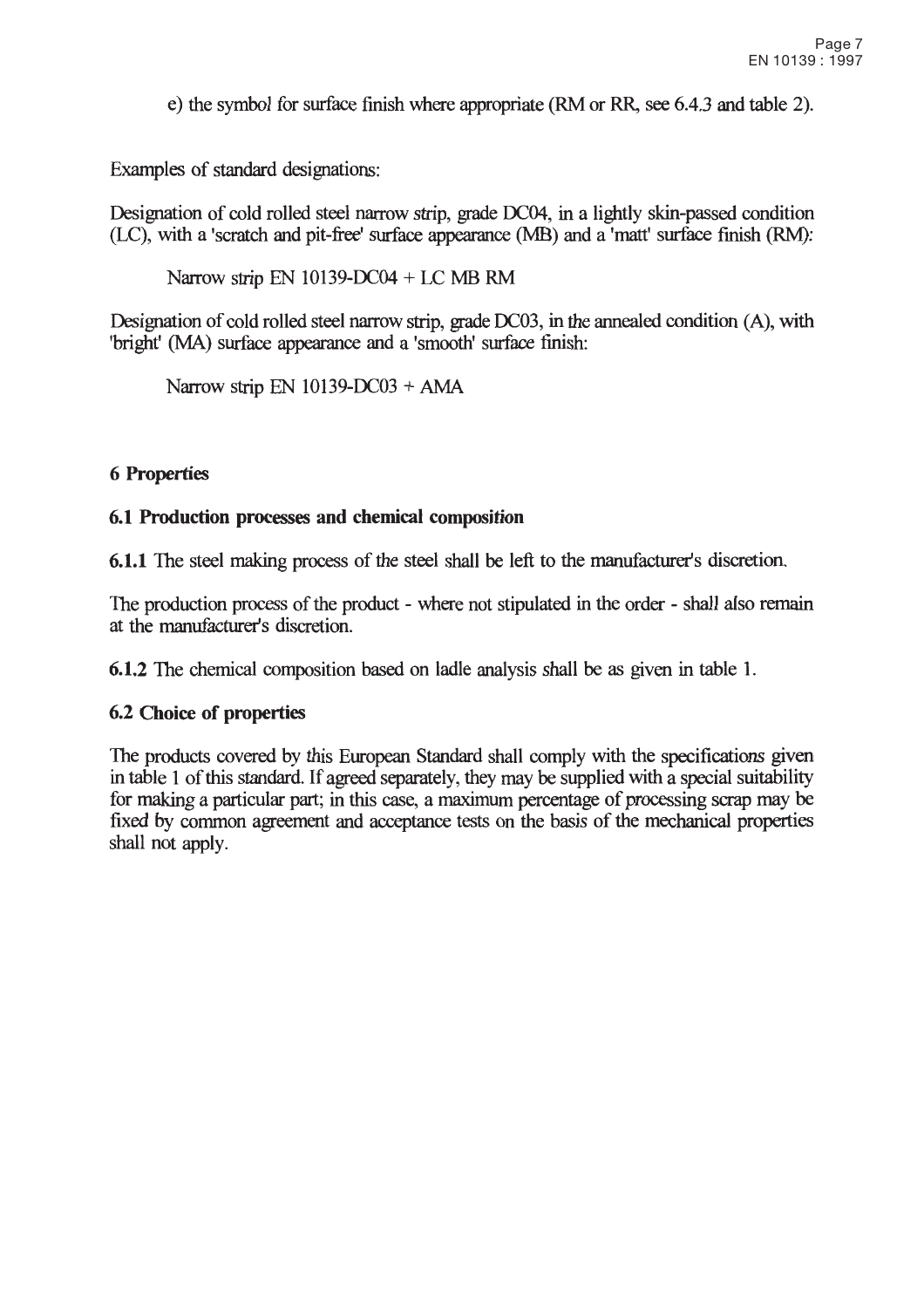#### 6.3 Mechanical and technological properties

**6.3.1** The mechanical and technological properties of the products are given in table 1. These properties are guaranteed for the periods specified in table 1 with effect from the date that the products are made available for delivery. The purchaser shall be informed of this date when the products are to be made available, with a warning appropriate to the guarantee of mechanical properties. Storage of grade DC01 products for more than 3 months may cause a change in the mechanical properties likely to give rise to a reduction in the suitability for forming and drawing.

6.3.2 The usual test for checking the mechanical properties given in table 1 is the tensile test. However, if agreed at the time of ordering, hardness values may be specified instead of tensile test properties, but not both.

**6.3.3** The tensile test values shall apply to longitudinal test pieces. The requirements of 3.3.2 of EURONORM 18-79, shall not apply.

#### **6.4 Surface characteristics**

#### 6.4.1 General

Surface characteristics concern surface appearance and surface finish. These shall be specified by the purchaser at the time of ordering.

Unless otherwise specified at the time of ordering, the products shall be supplied with a surface appearance MA and a smooth surface finish (RL; with R<sub>3</sub>  $\leq$  0,6  $\mu$ m).

#### 6.4.2 Surface appearance

6.4.2.1 Cold rolled flat products covered by this European Standard may be supplied with surface appearances MA. MB or MC as described in table 2.

The required surface appearance shall be stated in the designation (see clause 5).

**6.4.2.2** The characteristics indicated in table 2 apply to the surface actually inspected, which is generally the outside surface of coils and the top surface of lengths. The appearance of the uninspected surface shall correspond at least to surface appearance MA.

These characteristics shall not apply to the first inner and outer laps of coil or to lengths cut from them.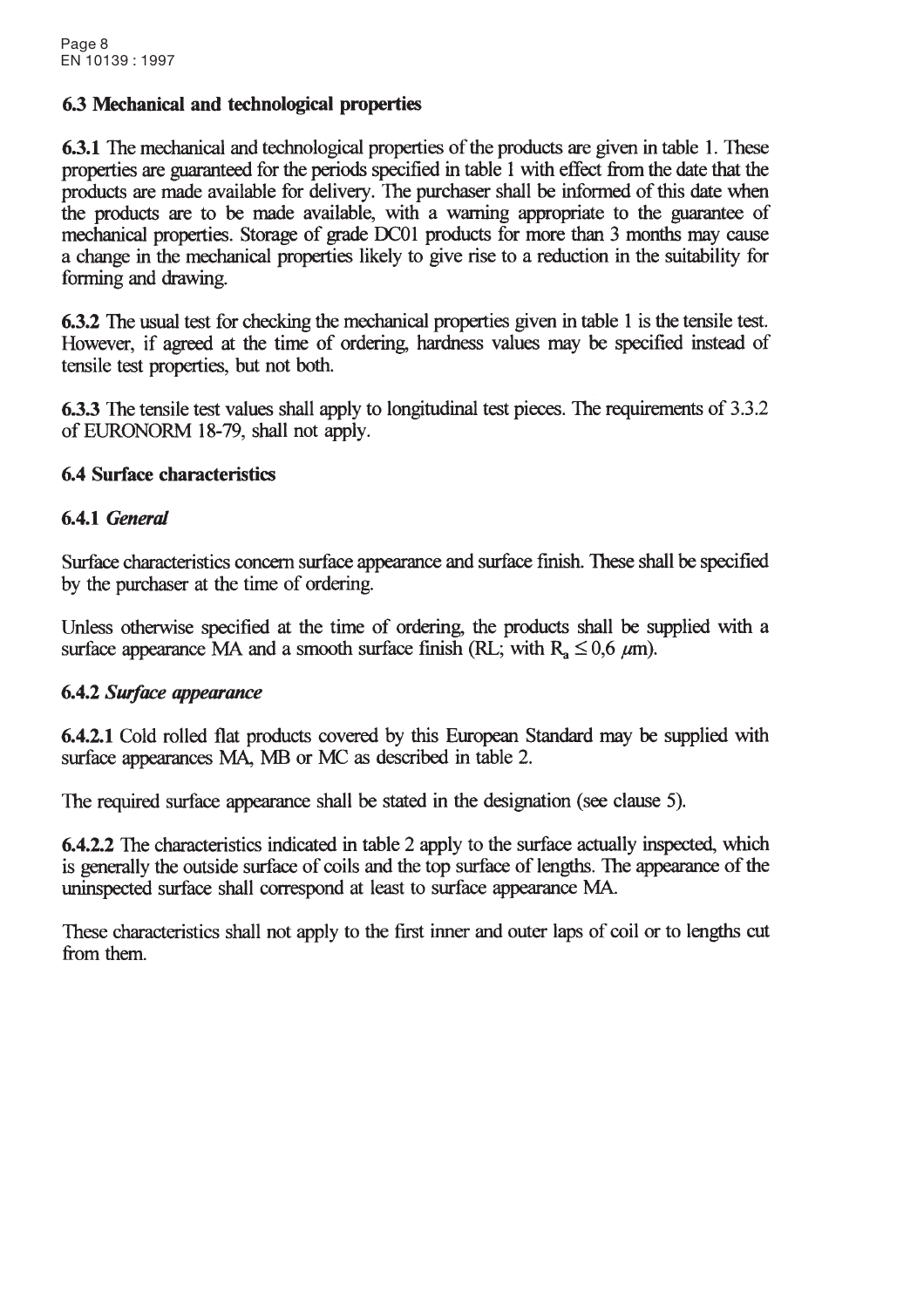#### 6.4.3 Surface finish

**6.4.3.1** The surface finish may be rough, matt, smooth or mirror finish, as given in table 2.

Products with surface appearances MA and MB are generally supplied with a smooth surface finish (RL). If rough (RR) or matt (RM) finishes are required, the corresponding symbol shall be given in the designation (see clause 5).

The surface appearance MC shall only be supplied with a 'mirror' finish (RN).

**6.4.3.2** The different surfaces finishes are characterized by the following reference values of mean roughness  $R_{\rm a}$ :

rough:  $R_a \ge 1.5 \mu m$ ; matt: 0,6  $\mu$ m < R<sub>a</sub>  $\leq$  1,8  $\mu$ m; smooth:  $R_a \leq 0.6$   $\mu$ m; mirror finish:  $R_a \le 0.2$   $\mu$ m.

#### **6.5 Stretcher strains**

The tendency towards the formation of fractures or stretcher strains during forming may be eliminated for a time by light skin-passing (LC).

The period of freedom from stretcher strains can be assumed to be three months for grade DC01 and six months for the other grades, from the agreed date when the product is available for delivery.

#### 6.6 Suitability for the application of surface coatings

**6.6.1** The products covered by this European Standard are suitable for surface coatings taking into account the following requirements:

a) all the products shall be suitable for organic coating.

b) all the products shall be suitable for the application of a metallic coating, e.g. zinc, tin or lead by means of hot dipping or thermal spraying;

c) all the products with surface appearances MB or MC shall be suitable for electrolytic coating.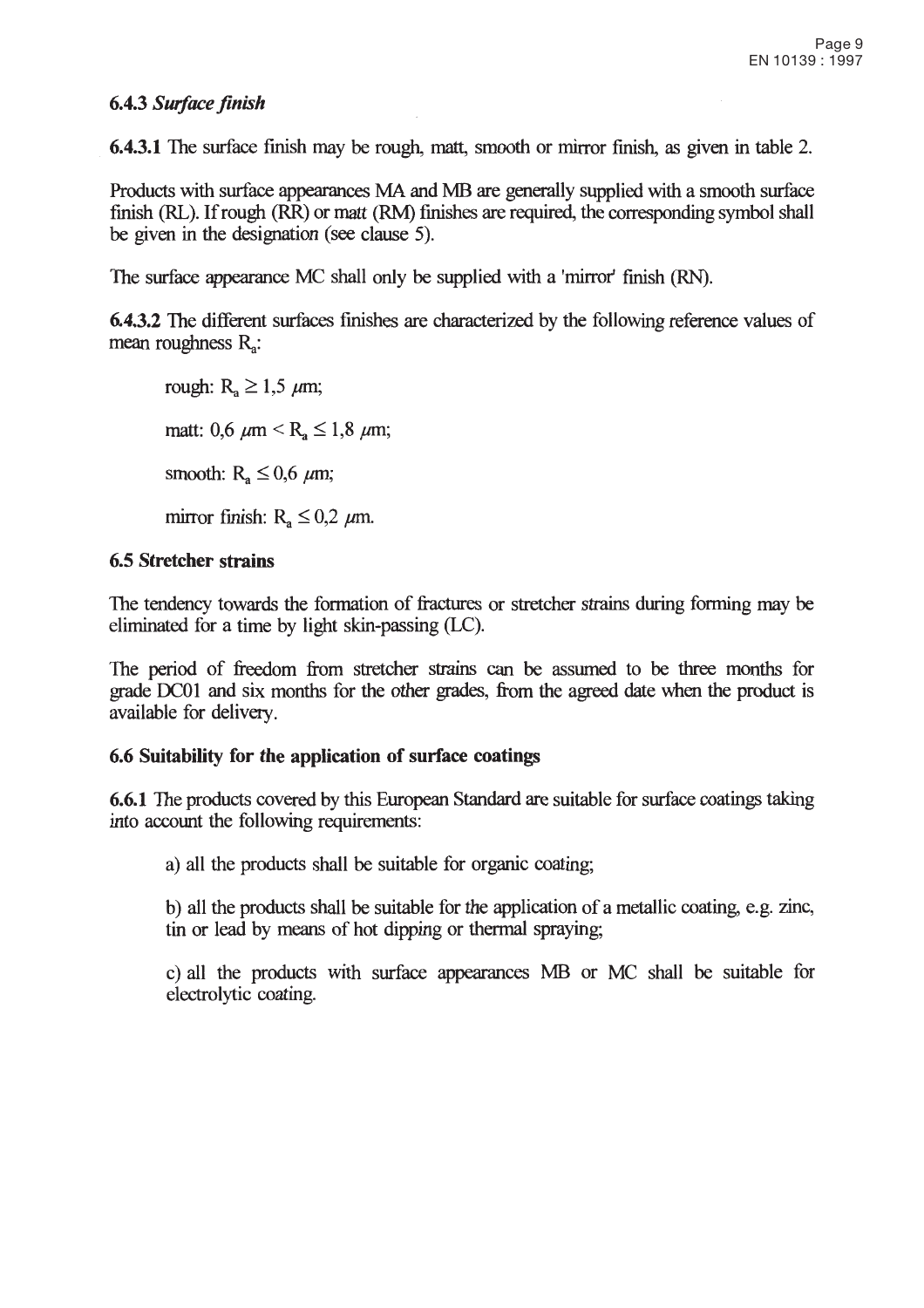6.6.2 The application of surface coatings requires that the surface be suitably prepared beforehand by the processor. The type of coating shall be agreed at the time of ordering if the types of coatings described in  $6.6.1$  b) and c) are to be used.

**6.6.3** If a metallic coating is to be applied in accordance with 6.6.1 b), it shall be noted that for delivery conditions C290 to C690, recovery or recrystallization caused by higher temperatures could have an effect on the mechanical properties of the product.

# 6.7 Weldability

All steel grades and delivery conditions shall be suitable for welding using appropriate methods. For delivery conditions C290 to C690, it should be noted that the temperature rises during the welding operation could affect the mechanical properties and the microstructure.

### 6.8 Dimensions, mass, permissible tolerances

6.8.1 For the dimensions and the tolerances on dimensions and shape, see EN 10140.

6.8.2 A density of 7.85 kg/dm<sup>3</sup> shall be assumed for calculating the masses for all types of steel covered by this European Standard.

# 7 Testing

# 7.1 Agreement of acceptance testing

7.1.1 If a test is specified by a purchaser, he shall specify at the time of tendering and ordering:

- the type of test (specific or non-specific) (see EN 10021);
- the type of test document (see EN 10204).

7.1.2 The specific test shall be carried out in conformity with the requirements of 7.2 to 7.5.

### 7.2 Acceptance units and number of tests

7.2.1 The acceptance unit is 5 t or fraction of 5 t of products of the same steel grade, the same delivery condition and with the same surface characteristics and nominal thickness. Coils weighing more than 5 t shall be regarded as one acceptance unit.

All products belonging to one acceptance unit shall be from the same cast.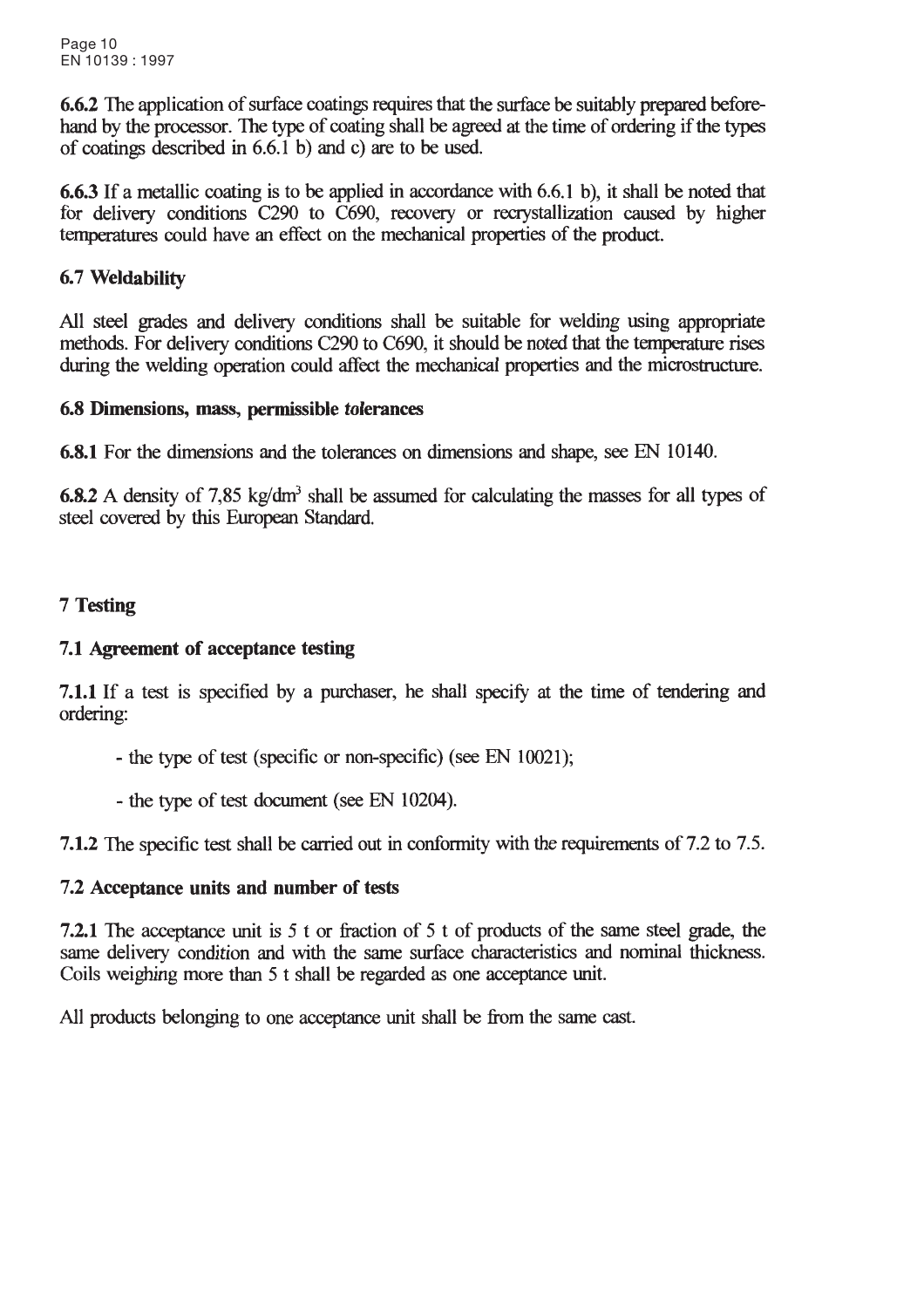7.2.2 For each acceptance unit a tensile test shall be carried out and where appropriate a determination of  $n$  and  $r$  (see table 1 and annexes A and B). Alternatively if specified at the time of ordering a hardness test shall be carried out.

#### 7.3 Sampling and preparation of test pieces

7.3.1 A sample of adequate size for all the tests to be carried out shall be taken from the products comprising the acceptance unit from any position on the strip or cut length. In cases of dispute, this sample shall be taken from a position at least 3 m from one of the ends of the coil

7.3.2 The tensile test pieces shall be taken from samples complying with 7.3.1, parallel to the direction in which the product was rolled. The test pieces should not be further worked on either surface.

7.3.3 When cutting the test pieces from the samples, as little deformation as possible shall be caused. If shears or cutting torches are used, an adequate surplus shall be allowed, which will then be further worked (see EURONORM 18).

#### 7.4 Test methods to be followed

7.4.1 All mechanical and technological tests shall be carried out at ambient temperature.

7.4.2 The tensile test shall be carried out in accordance with EN 10002-1.

7.4.3 If agreed separately at the time of ordering, the Vickers hardness test shall be carried out in accordance with EURONORM 5.

7.4.4 If agreed separately at the time of ordering, surface roughness shall be determined in accordance with EURONORM 49.

7.4.5 The determination of plastic strain ratio  $r$  and tensile hardening component  $n$  shall be carried out in accordance with annexes A and B of this standard.

#### 7.5 Re-tests

7.5.1 If the results obtained from a correctly selected sample do not meet the specified requirements, two further samples from the same acceptance unit shall be tested for each unsatisfactory test in accordance with EN 10021 and both these shall meet the specified requirements.

7.5.2 The manufacturer shall be entitled to submit unsatisfactory acceptance units for retesting after suitable rectification treatment has been carried out.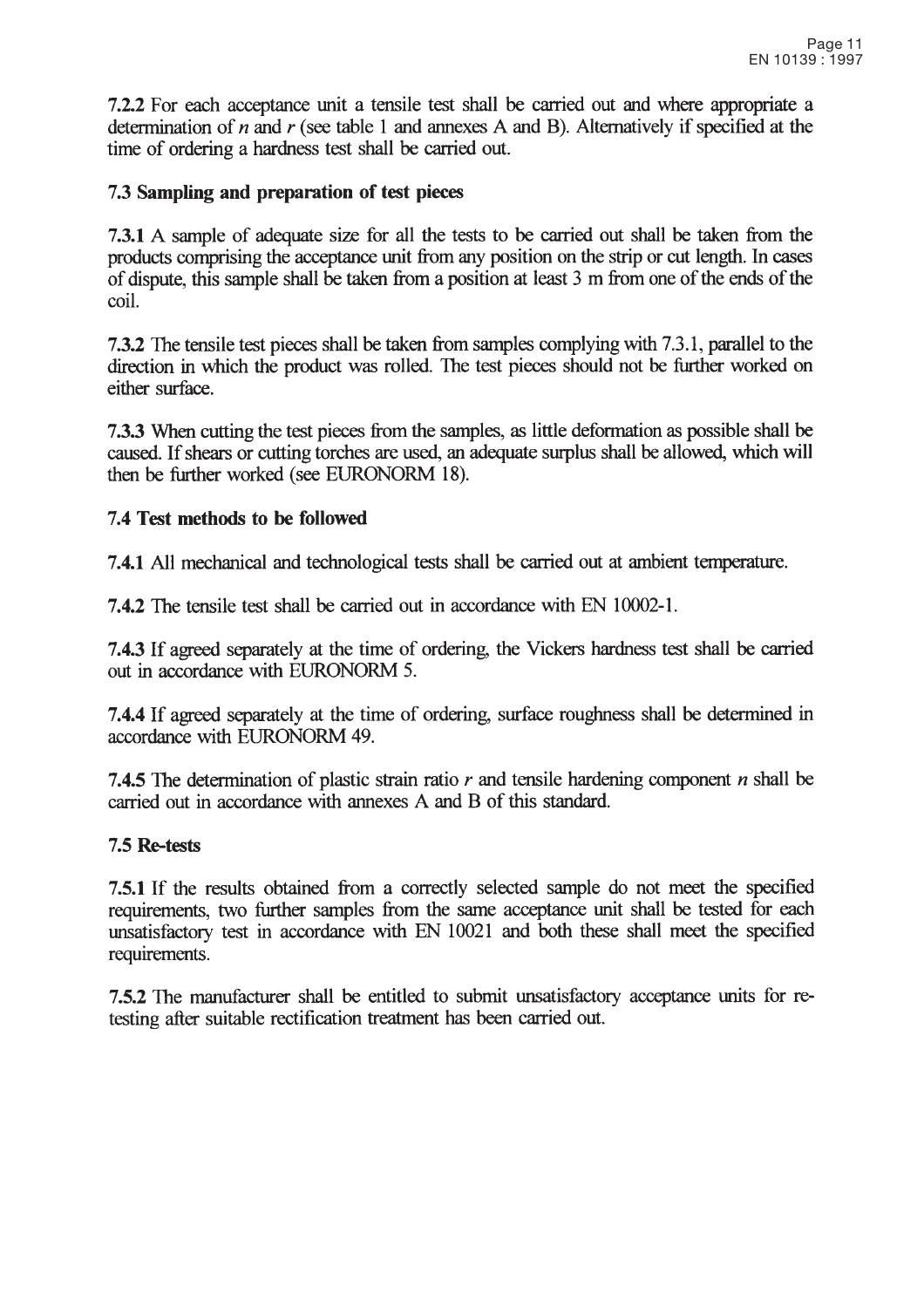#### 8 Marking

Marking of the products in line with the specifications of EN 10021 may be agreed at the time of ordering

#### 9 Oiling

9.1 For all delivery conditions, apart from A, the products are usually covered with traces of rolling oil during the finishing process. However, this does not provide adequate protection against corrosion.

9.2 The products are normally supplied oiled. In this case, both sides are protected by a coat of non-drying neutral oil, free from foreign bodies and spread uniformly so that under the normal packing, transport, loading and storage conditions there will be no corrosion after three months.

If the transport and storage conditions make special corrosion protection necessary, the user shall inform the manufacturer of this at the time of ordering.

The oil film shall be removable by an alkaline solution or other normal solvents.

The selection of protection oils shall be the subject of a separate agreement.

9.3 If the product is to be supplied with the surface degreased at a separate operation, this shall also be agreed at the time of ordering.

**9.4** If the product is to be supplied in the as-rolled condition, or without oil, there is an increased risk of scratching and rust formation during transportation and storage.

#### 10 Packing

The type of packing conditions shall be agreed separately at the time of ordering.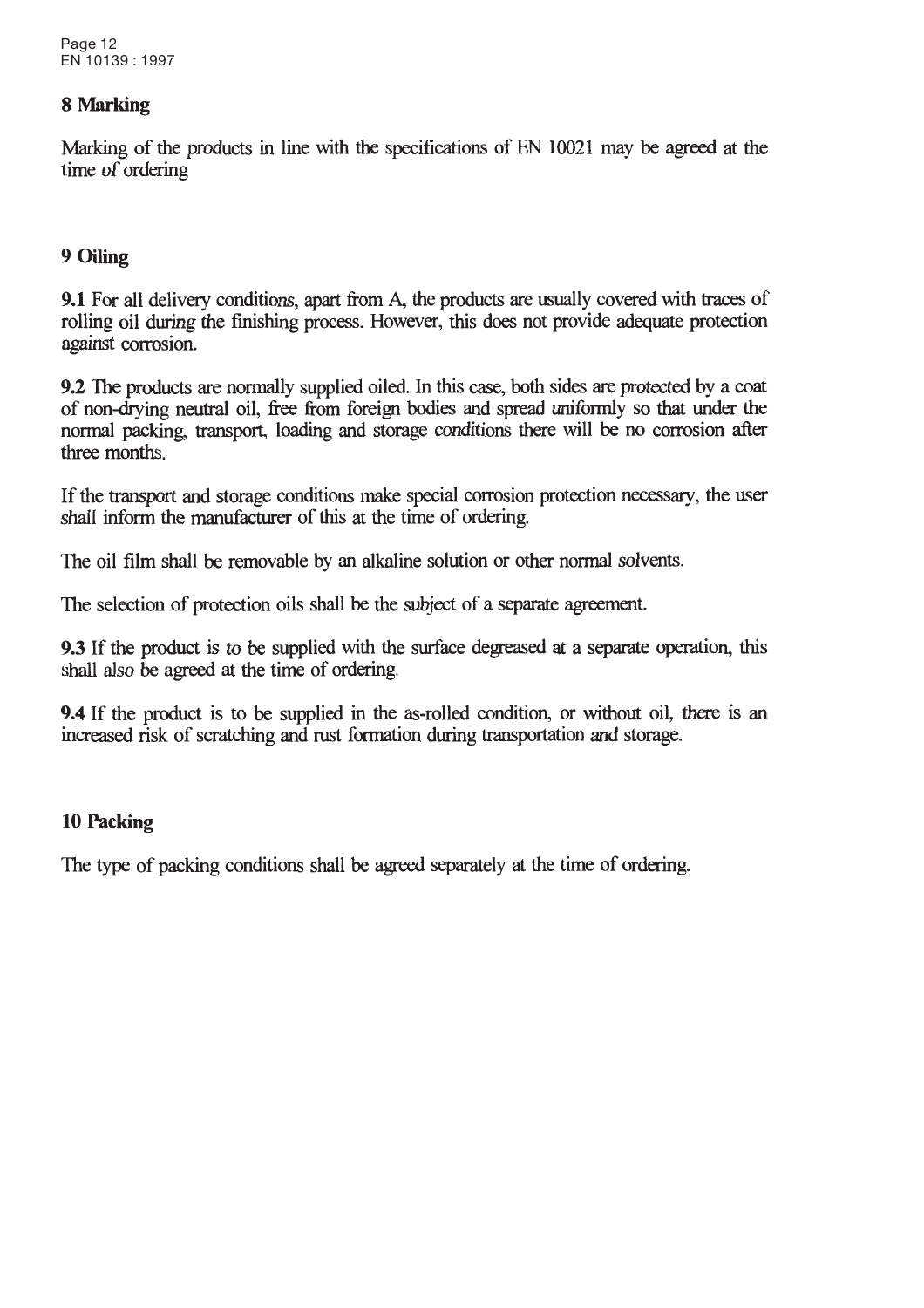#### 11 Information to be supplied by the purchaser

To comply adequately with the requirements of this standard, tenders and orders shall include the following information:

a) The complete designation of the product (see clause 5).

b) If necessary, the delivery condition required, noting the suitability of the product for making a particular part (see 6.2).

c) The suitability for the application of surface coatings (see  $6.6$ ).

d) Whether the product is to be supplied with an oiled or an unoiled surface (see 9.2) and 9.3).

- e) Nominal dimensions (see 6.8).
- f) Quantity to be supplied.
- g) The type of acceptance tests required (see 7.1.1).

h) If necessary, the type of test document wanted (see 7.1.1).

i) Marking requirements (see clause 8).

i) Packing requirements, including limits on mass and dimensions of coils and individual bundles (see clause 10).

#### **12 Disputes**

The provisions of EN 10021 shall apply to disputes and their settlements.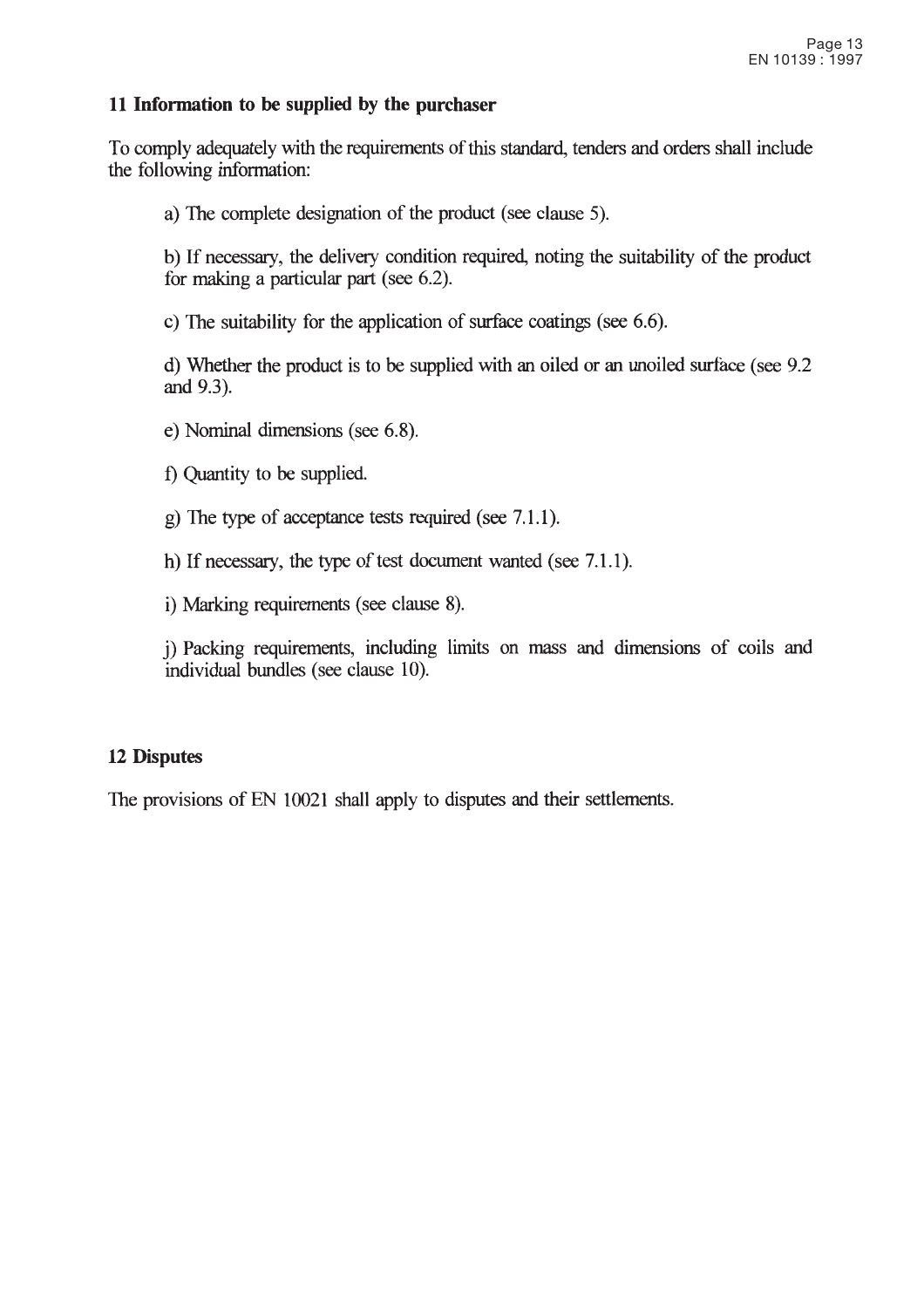| ì |
|---|
| f |
| ĺ |
|   |
|   |

| Designation                                                                                                   |                              | as specified in<br>Classification<br>EN 10020 | Type of<br>deoxidation                       | Mechanical<br>properties<br>guaranteed<br>for | Delivery<br>condition      | Symbol     | $R_{\text{Mmm}}^{2}$ <sup>5)</sup>                                 | $R_{\text{m}}$<br>N/mm <sup>2</sup>                                                       |                                 | Elongation after fracture $(%$ min)                                        |                            | Ş,                    | 60n                | $Hardness11$<br>HV |                           |                         | Chemical composition (cast analysis)<br>% by mass (max) |       |                         |   |
|---------------------------------------------------------------------------------------------------------------|------------------------------|-----------------------------------------------|----------------------------------------------|-----------------------------------------------|----------------------------|------------|--------------------------------------------------------------------|-------------------------------------------------------------------------------------------|---------------------------------|----------------------------------------------------------------------------|----------------------------|-----------------------|--------------------|--------------------|---------------------------|-------------------------|---------------------------------------------------------|-------|-------------------------|---|
| to<br>EN 10027-<br>According<br>$\begin{array}{r}\n\text{1 and} \\ \text{ECISS} \\ \text{IC 10}\n\end{array}$ | According to<br>EN $10027-2$ |                                               |                                              |                                               |                            |            |                                                                    |                                                                                           | A80                             | $\lambda$ 50                                                               | $\frac{10}{5,65\sqrt{50}}$ | $min^{899}$           | $min^{\mathbf{s}}$ | min                | max                       | $\cup$                  | Δ.                                                      | S     | ₹                       | F |
| pcot                                                                                                          | 1.0330                       | Unalloyed<br>quality steel                    | manufacturer<br>At the<br>discretion of<br>ģ | 3 months                                      | Annealed<br>Skin<br>passed | ⊲∤≍        | max. 280 <sup>(x)</sup>                                            | 270-390                                                                                   | $\frac{28}{28}$                 | ू<br>इलि                                                                   | $\frac{32}{32}$            |                       |                    |                    | $rac{1}{2}$               |                         |                                                         |       |                         |   |
|                                                                                                               |                              |                                               |                                              |                                               | Work<br>hardened           | $88888888$ | 200-380                                                            | min. 690 <sup>10)</sup><br>490-640<br>590-740<br>390-540<br>440-590<br>340-490<br>290-430 | ≌                               | $\overline{20}$<br>$\mathbf{r}$<br>$\blacksquare$<br>$\blacksquare$        | 24                         |                       |                    | s Shanan           | 252282.                   | 0,12<br>$\widehat{\Xi}$ | 0,045                                                   | 0,045 | 0,60<br>$\widehat{\Xi}$ |   |
| DC03                                                                                                          | 1.0347                       | Unalloyed<br>quality steel                    | Fully killed                                 | 6 months                                      | Annealed<br>Skin<br>passed | צ∣<br>∢    | max. 240 <sup>1141</sup>                                           | 270-3704<br>270-370                                                                       | 3428<br>34                      | ू<br>अर्                                                                   | 37240<br>37                | $\overline{1,3}^{12}$ |                    |                    | $\overline{110^6}$<br>100 |                         |                                                         |       |                         |   |
|                                                                                                               |                              |                                               |                                              |                                               | Work<br>hardened           |            | nin 240<br>Thin 330<br>Thin 380<br>Thin 540<br>Thin 540<br>210-355 | 340-440<br>044-045<br>440-540<br>490-590<br>min.590<br>290-390                            | $\overline{z}$<br>$\pmb{\cdot}$ | $\overline{a}$<br>$\bar{1}$<br>$\mathbf{r}$<br>$\mathfrak{c}$<br>$\bullet$ | 26                         |                       |                    | 8895888            | ERERE                     | 0,10                    | 0,035                                                   | 0,035 | 0,45                    |   |
|                                                                                                               |                              |                                               |                                              |                                               |                            |            |                                                                    | (continued)                                                                               |                                 |                                                                            |                            |                       |                    |                    |                           |                         |                                                         |       |                         |   |

Page 14 EN 10139 : 1997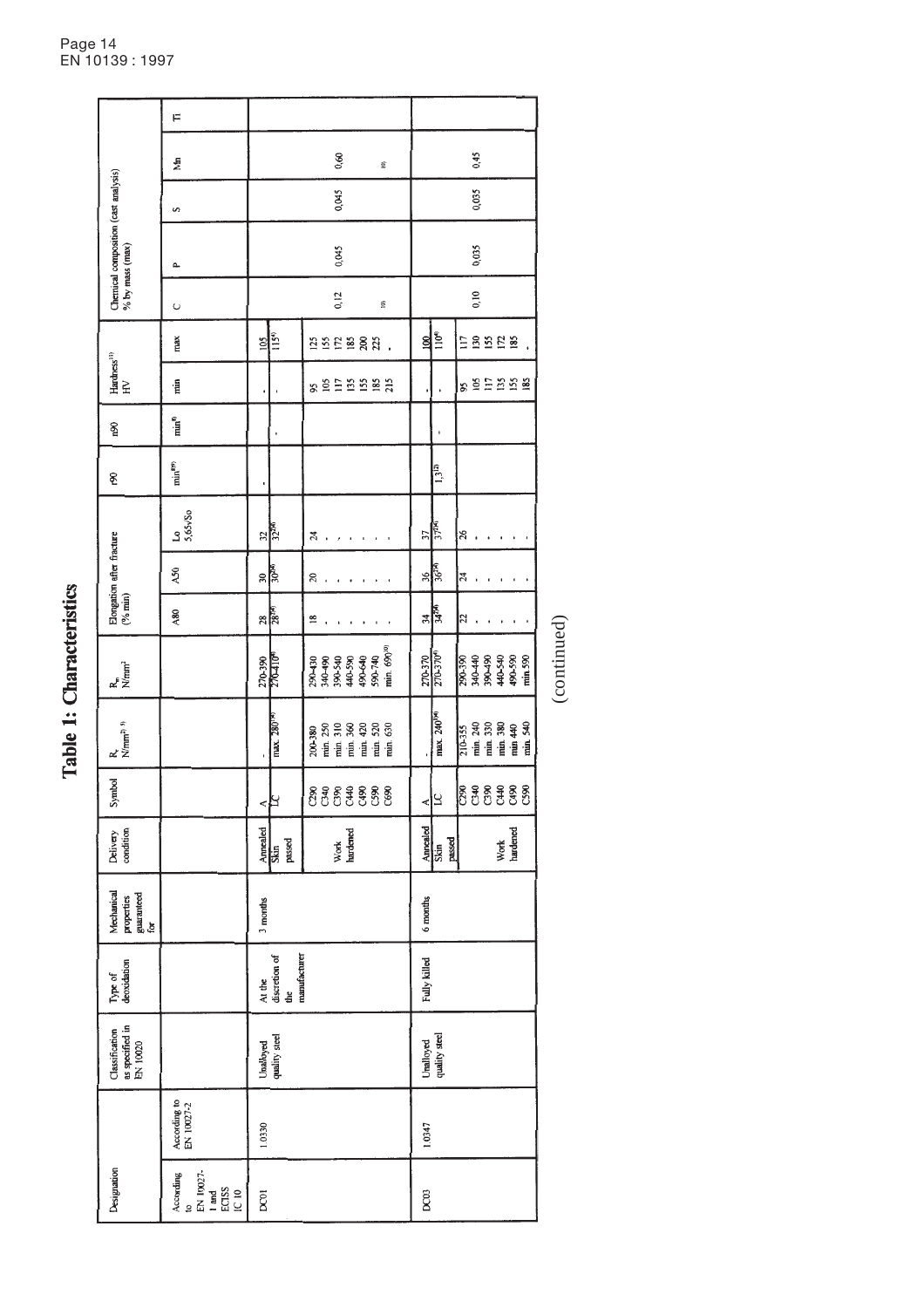Table 1: Characteristics (concluded)

|                                                             | F                                                       |                              |                                                                    |                            |                | $0,3^{7}$                           |
|-------------------------------------------------------------|---------------------------------------------------------|------------------------------|--------------------------------------------------------------------|----------------------------|----------------|-------------------------------------|
|                                                             | ₹                                                       |                              | 0,40                                                               | 0,35                       |                | 0,25                                |
|                                                             | S                                                       |                              | 0,30                                                               | 0,025                      |                | 0,020                               |
| Chernical composition (cast analysis)<br>$\%$ by mass (max) | Δ.                                                      |                              | 0,030                                                              | 0,0250                     |                | 0,020                               |
|                                                             | U                                                       |                              | 0,08                                                               | 0,06                       |                | 0,02                                |
|                                                             | max                                                     | 105 <sup>4</sup><br>95       | 135282<br>El                                                       | $100^{4}$                  |                |                                     |
| Hardness $^{(1)}$ HV                                        | rin                                                     | ı                            | 92288<br>95                                                        | ï                          |                |                                     |
| n <sup>90</sup>                                             | $min^{\delta}$                                          | 0,180                        |                                                                    | 0,200                      | E              | 0,220                               |
| କୃ                                                          | $min^{899}$                                             | $1,6^{(12)}$                 |                                                                    | $1,9^{12}$                 | $\blacksquare$ | $\frac{8}{10}$                      |
|                                                             | $10$<br>5,65×/50                                        | $\downarrow$<br>∣੩           | ∣≋                                                                 | $42^{4}$                   |                | 40 <sup>214)</sup>                  |
| Elongation after fracture $(96 \text{ min})$                | A50                                                     | <b>HOTA</b><br>¥             | $\frac{8}{3}$                                                      | $42^{4}$                   |                | 40 <sup>214)</sup>                  |
|                                                             | A80                                                     | $\frac{38}{38}$              | $\overline{24}$                                                    | 40 <sup>218)</sup>         |                | 38 <sup>2)(1)</sup>                 |
| $R_{m}$<br>Nimm <sup>2</sup>                                |                                                         | 270-350<br>270-350           | 340-440<br>390-490<br>490-590<br>490-590<br>490-690<br>290-390     | 270-3304                   |                | 270-3504                            |
| $N/mm2$ <sup>5)</sup>                                       |                                                         | max.210 <sup>1994</sup><br>, | min. 240<br>min. 350<br>min. 400<br>min. 460<br>220-325<br>min.560 | max. 180 <sup>()4)</sup>   |                | max.180 <sup>1</sup> <sup>N/6</sup> |
| Symbol                                                      |                                                         | k                            | 88888<br>CDC3<br>C590                                              | 2                          |                | $\overline{S}$                      |
| condition<br>Delivery                                       |                                                         | Annealed<br>Skin             | Work<br>hardened<br>passed                                         | passed<br>Skin             |                | passed<br>Skin                      |
| guaranteed for<br>Mechanical<br>properties                  |                                                         | 6 months                     |                                                                    | 6 months                   |                | 6 months                            |
| Type of<br>deoxidation                                      |                                                         | Fully killed                 |                                                                    | Fully killed               |                | Fully killed                        |
| Classification as<br>specified in<br>EN 10020               |                                                         | Unalloyed<br>quality steel   |                                                                    | quality steel<br>Unalloyed |                | Alloy quality<br>steel              |
|                                                             | According to<br>EN $10027-2$                            | 1.0338                       |                                                                    | 1.0312                     |                | 1.0873                              |
| Designation                                                 | to<br>EN 10027-<br>1 and<br>ECISS<br>IC 10<br>According | <b>DCO4</b>                  |                                                                    | DC05                       |                | <b>DC06</b>                         |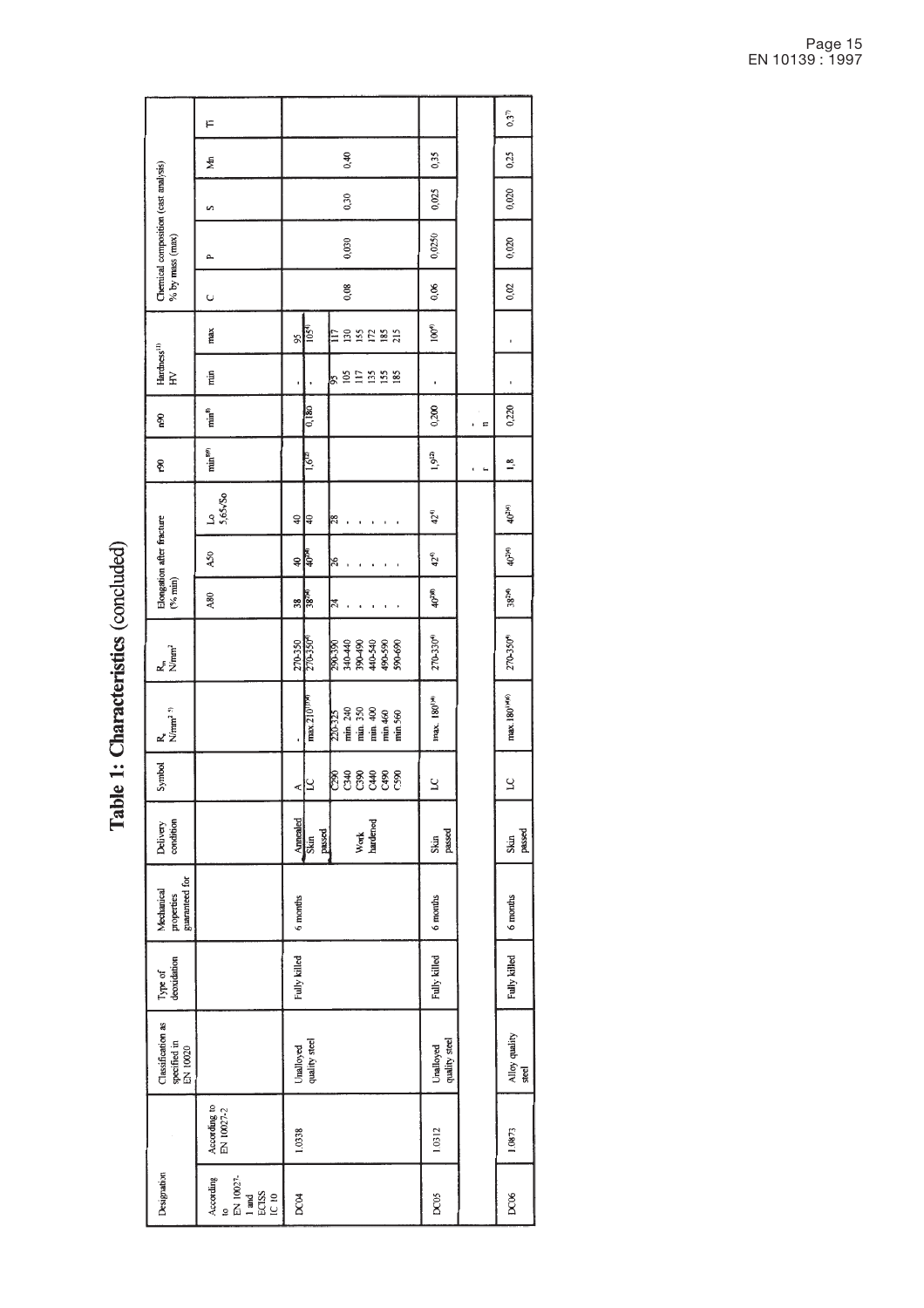Page 16 EN 10139: 1997

Notes to table 1.

NOTE 1: If the vield point is not pronounced, the vield point values apply to the 0.2 % proof stress, otherwise to the lower yield point  $(R<sub>el</sub>)$ .

For thicknesses  $\leq 0.7$  mm, but  $> 0.5$  mm, 20 N/mm<sup>2</sup> higher maximum values are permitted for the yield point. In the same way, the HV values increased by 5 units. For thicknesses  $\leq$  0.5 mm, 40 N/mm<sup>2</sup> higher maximum values are permitted for the yield point. In the same way, the HV values increase by 10 units.

NOTE 2: For thicknesses 0.5 mm <  $e \le 0.7$  mm, minimum values 2 units lower are permitted for the elongation after fracture. For thicknesses between 0.2 mm  $\leq$  e  $\leq$  0.5 mm, minimum values 4 units lower are permitted for the elongation after fracture. For  $e \le 0.2$  mm, minimum values 6 units lower are permitted for the elongation after fracture.

NOTE 3: For thicknesses  $> 1.5$  mm, a maximum value of 235 N/mm<sup>2</sup> is permitted.

NOTE 4: The values given in the table apply only to surface appearance MA. For surface appearances MB and MC, the yield point and tensile strength values increase by 20 N/mm<sup>2</sup> and the elongation after fracture values fall by two units. In the same way, the HV values increase by  $5$  units.

NOTE 5: For calculation purposes, a minimum yield point value (R) of 140 N/mm<sup>2</sup> may be assumed for steel grades DC01, DC03, DC04 and DC05 in treatment conditions A and LC.

NOTE 6: For calculation purposes, a minimum yield point value  $(R<sub>c</sub>)$  of 120 N/mm<sup>2</sup> may be assumed for steel grade DC06.

NOTE 7: Titanium may be replaced by niobium. Carbon and nitrogen shall be fully fixed.

NOTE 8: For thicknesses 5 mm  $\le e \le 3$  mm, the r and n values may be determined by agreement at the time of ordering. These values apply only to strip widths  $> 250$  mm.

NOTE 9: For thicknesses > 2 mm, the value of r or  $\bar{r}$  is reduced by 0,2.

NOTE 10: For grade DC01 in the delivery condition C690, the C and Mn contents may be exceeded.

NOTE 11: See 6.3.2.

NOTE 12: The longitudinal values of  $r(r_0)$  for grades DC03, DC04 and DC05 are respectively  $1,1, 1,3$  and  $1,6$ .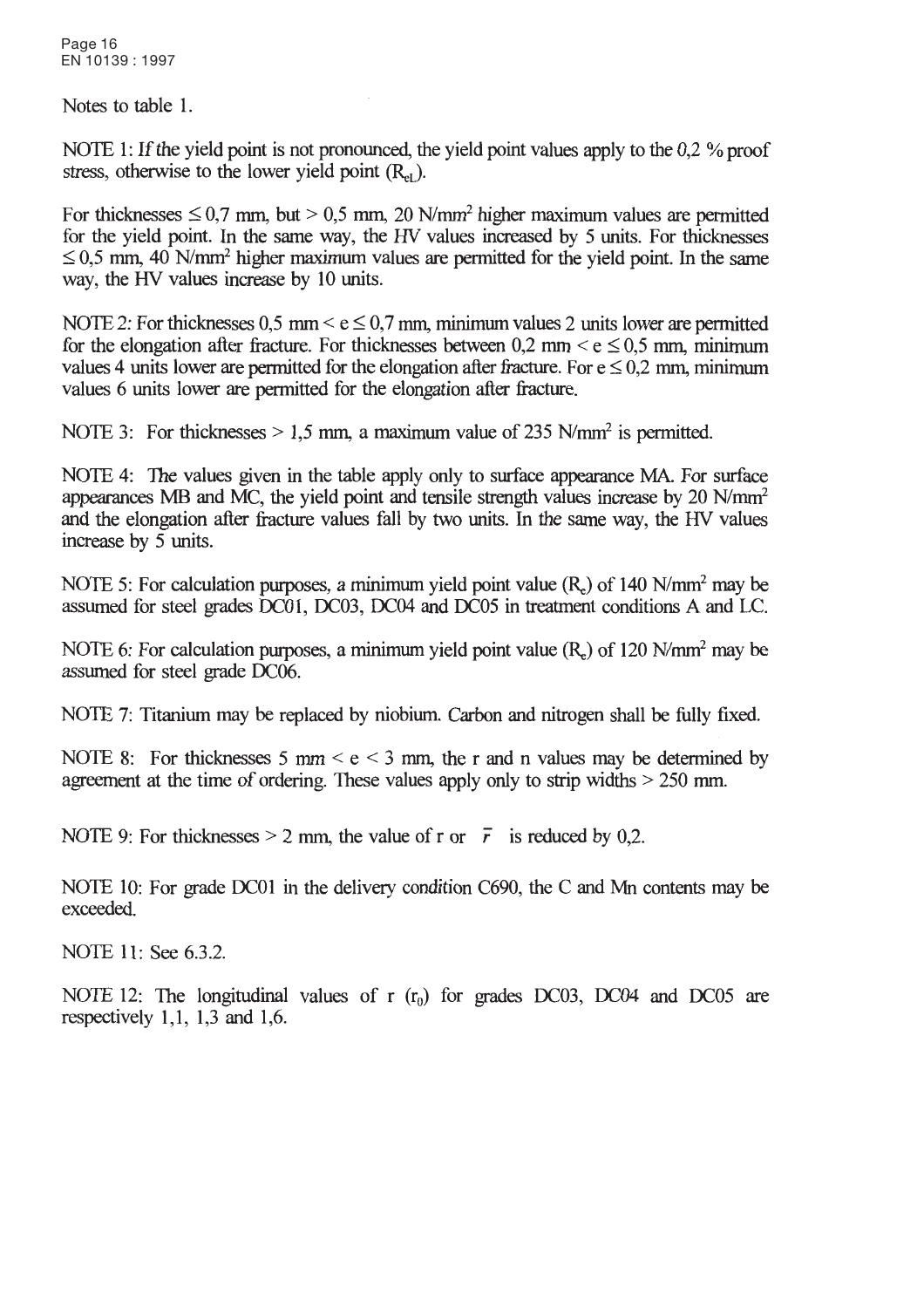|                    | Surface appearance (see also 6.4.1)                                                                                                                                                                   |                                                                                               |                                  |
|--------------------|-------------------------------------------------------------------------------------------------------------------------------------------------------------------------------------------------------|-----------------------------------------------------------------------------------------------|----------------------------------|
| Symbol             | Characteristics                                                                                                                                                                                       | Field of<br>application                                                                       | Surface finish<br>(see $6.4.3$ ) |
| MA                 | Bright, metallically clean surface,<br>pitting, small defects and scratches are<br>permitted.                                                                                                         | All thicknesses<br>and treatment<br>conditions                                                | $RR$ , RM, $RL2$                 |
| <b>MB</b>          | Bright, metallically clean surface;<br>pitting grooves and scratches are<br>permitted as long as the uniform<br>smooth appearance is not substantially<br>impaired when viewed with the naked<br>eye. | <b>Thicknesses</b><br>$\leq$ 2,0 mm <sup>l)</sup> all<br>treatment<br>conditions<br>except A  | RM, RL <sup>2)</sup>             |
| <b>MC</b>          | Bright, metallically clean surface;<br>pitting grooves and scratches are<br>permitted as long as the uniform<br>appearance of the mirror surface is not<br>impaired.                                  | <b>Thicknesses</b><br>$\leq 1.0$ mm <sup>1</sup> ) all<br>treatment<br>conditions<br>except A | $RN^{2}$                         |
| agreed separately. | <sup>1)</sup> The supply of products of greater thicknesses with this surface appearance shall be                                                                                                     |                                                                                               |                                  |
|                    | $^{2)}$ The code letters need not be given in the designation.                                                                                                                                        |                                                                                               |                                  |

# Table 2: Surface appearances and finishes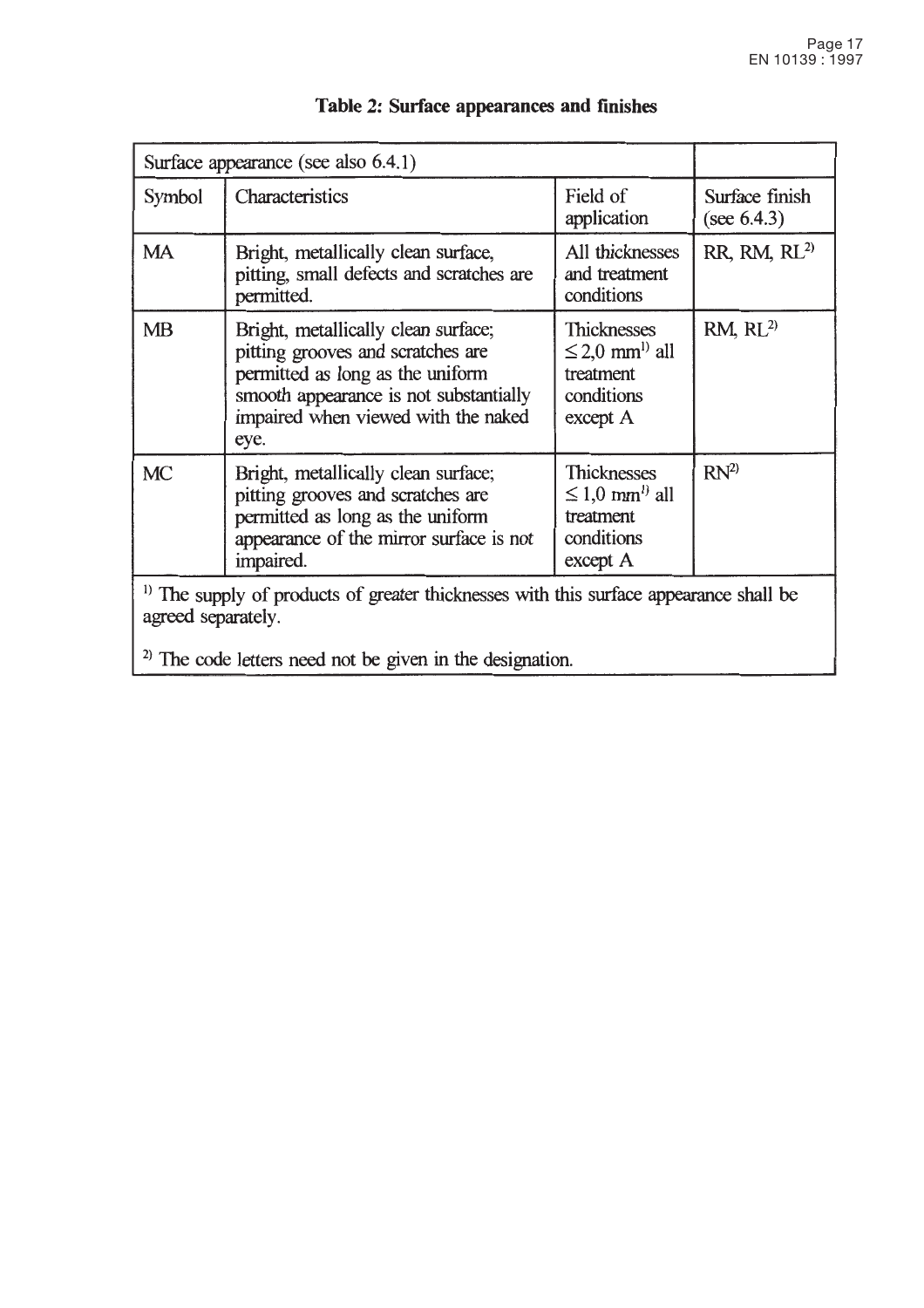#### **Annexes**

#### Annex A (normative Method of determination of the plastic strain ratio r

NOTE: This annex is based upon the procedures being developed by ISO/TC 164/SC2.

#### A.1 Definitions, symbols and designations

A.1.1 Plastic strain ratio  $r$  is defined as the ratio of true width and thickness strains in a test piece that has been submitted to uniaxial tensile stress.

$$
r = \frac{\varepsilon_b}{\varepsilon_a}
$$

where

 $\varepsilon_a$  is the true thickness strain

 $\varepsilon_h$  is the true width strain.

The plastic strain shall be homogeneous.

A.1.2 Since measurements of length are more easily made than of thickness changes the following relationship derived from the law of constancy of volume before and after plastic strain is normally used for calculation of  $r$ .

$$
r = \frac{\ln \frac{b_o}{b}}{\ln \frac{L_b}{L_o b_o}}
$$

The symbol  $r$  shall be completed by index figure x giving the orientation of the test piece relative to the rolling direction and by index figure y giving the strain level, for example,  $r_{45/20}$ (see table  $A.1$ ).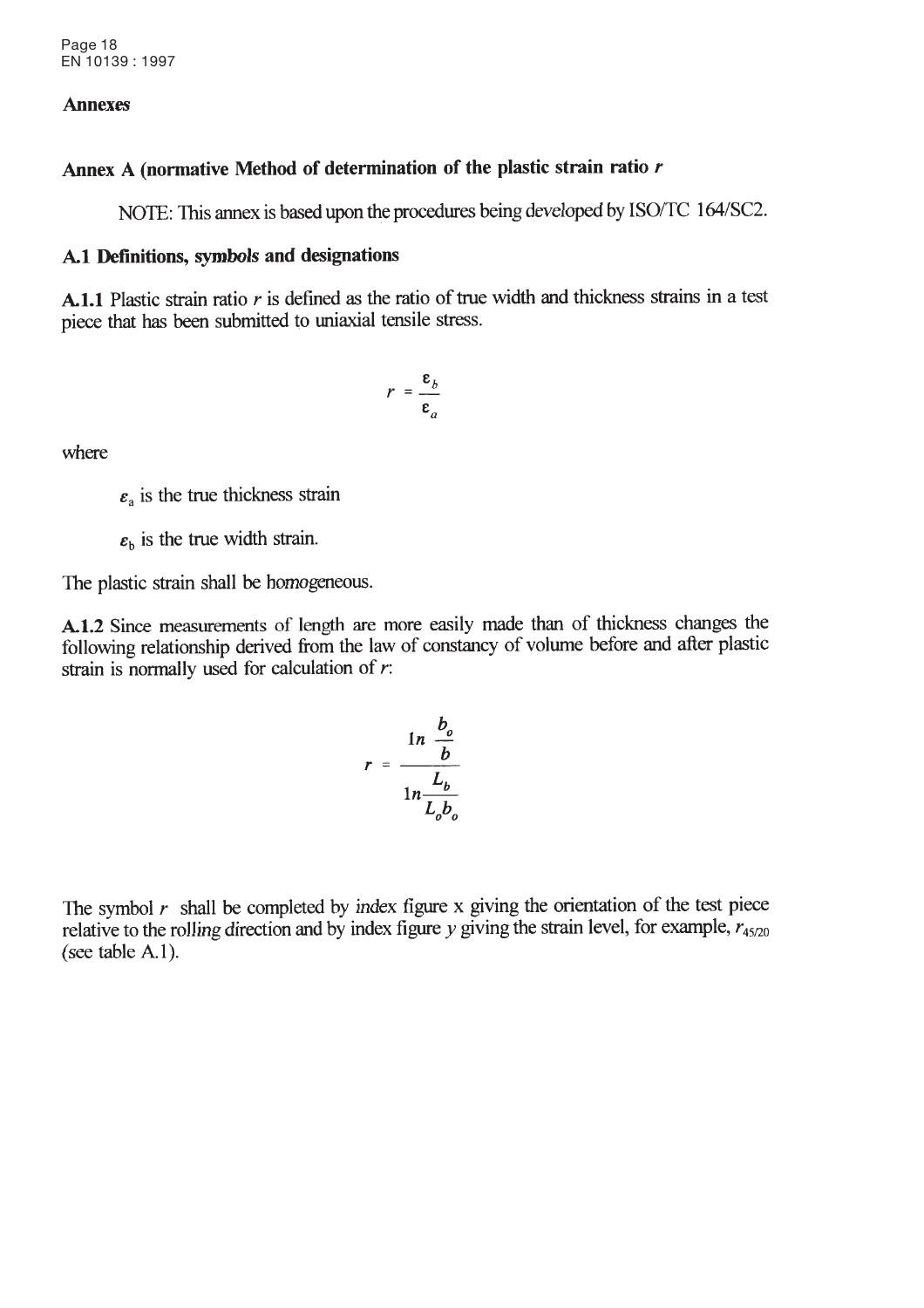**A.1.3** The weighted average  $r_{x/v}$  value is calculated using the formula:

$$
\bar{r} = \frac{r_o + r_{90} + 2r_{45}}{4}
$$

A.1.4 Symbols and designations used in measurement and calculations for determining the plastic strain ratio  $r$  are given in table A.1.

#### **A.2 Principle**

The method involves carrying out a tensile test to a specified strain level of 20 % and of determining the plastic strain ratio by calculation from measurements of the changes in length and width for a given test piece.

As the determination shall be carried out in the range of homogeneous deformation, then if the uniform elongation of the tested material is lower than 20  $\%$ , strain values of 15  $\%$  to 20 % can be applied. The strain level shall be given as index  $y$ . The orientation of the test piece relative to the rolling direction shall be given as index  $x$  (see A.1.2.).

| Symbol             | Designation                                                                                                        | Unit |
|--------------------|--------------------------------------------------------------------------------------------------------------------|------|
| $b_o$              | Original gauge width of the test piece                                                                             | mm   |
| $\boldsymbol{b}$   | Gauge width of the test piece after straining to a specified elongation                                            | mm   |
| $L_{\rm o}$        | Original gauge length                                                                                              | mm   |
| L                  | Gauge length after straining to a specified elongation                                                             | mm   |
| r                  | Plastic strain ratio                                                                                               |      |
| $r_{x/\nu}$        | Plastic strain ratio in direction $x$ (in degrees) relative to the rolling<br>direction for the strain level $y$ % |      |
| $\overline{r}$ 1)  | Weighted average of $r_{x,v}$ values                                                                               |      |
| $\epsilon_{\rm a}$ | True thickness strain                                                                                              |      |
| $\epsilon_{\rm b}$ | True width strain                                                                                                  |      |
|                    | <sup>1)</sup> In some countries $r_m$ is used instead of $\bar{r}$                                                 |      |

| Table A.1: |
|------------|
|------------|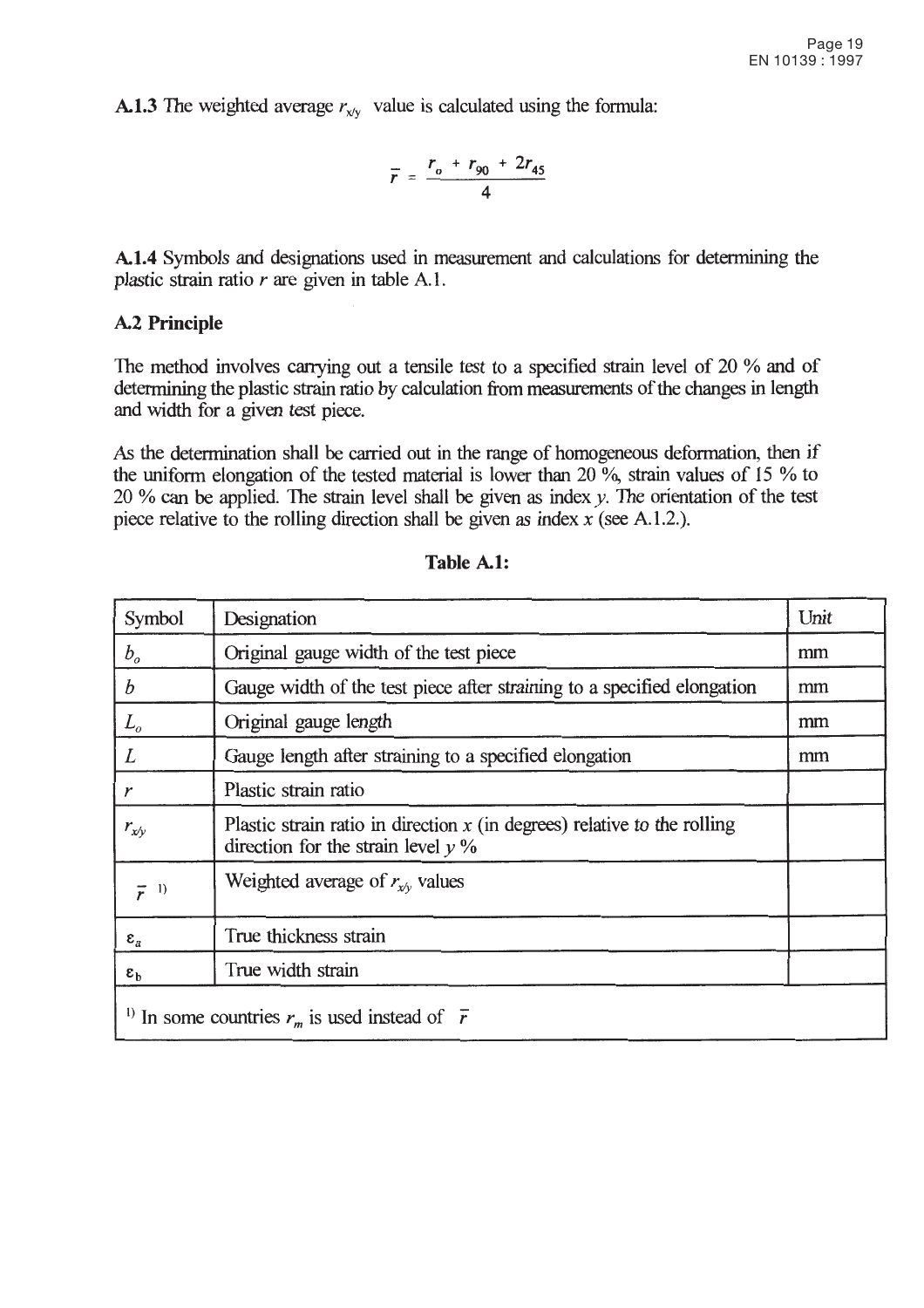# **A.3 Testing equipment**

A.3.1 The testing machine and method of gripping shall comply with the requirements of EN 10002: Parts 1 and 2.

**A.3.2** When the gauge length and width are determined by an extensometer, the class of the extensometer shall be 1 or better according to EN 10002-4.

### A.4 Test piece

A.4.1 The sample and preparation of the test piece shall be in accordance with EN 10002: Part 1. The test piece type shall be No. 2 (80 mm/20 mm).

A.4.2 The gauge length shall be between 50 mm and 80 mm but preferably 80 mm. The gauge length shall be measured within  $\pm 0.01$  mm and the test piece width shall be measured within  $\pm$  0,005 mm, using devices using adequate accuracy.

### **A.5 Procedure**

A.5.1 In general, the test is carried out at ambient temperature between 10  $^{\circ}$ C and 35  $^{\circ}$ C. Tests carried out under controlled conditions shall be made at a temperature of 23 °C  $\pm$  5 °C.

A.5.2 If the measurement is made manually, the original width of the test piece shall be measured in at least three evenly distributed places within the gauge length (one measurement at each end of the gauge length). The mean value of the width shall be taken for calculations of plastic strain ratio r.

A.5.3 If the measurements are made automatically, the original gauge length and at least one width measurement shall be set according to the requirements of class 1 extensometers or better as specified by EN 10002-4.

A.5.4 The speed of the machine, as defined by the speed of separation of cross-heads of the machine, expressed as a percentage of the parallel length per minute, shall in no case exceed 50.

A.5.5 Mount the test piece in the grips of the testing machine and apply the load in accordance with A.5.4:

a) to achieve the prescribed strain (manual determination);

b) to determine the width values at the prescribed strain level (automatic determination).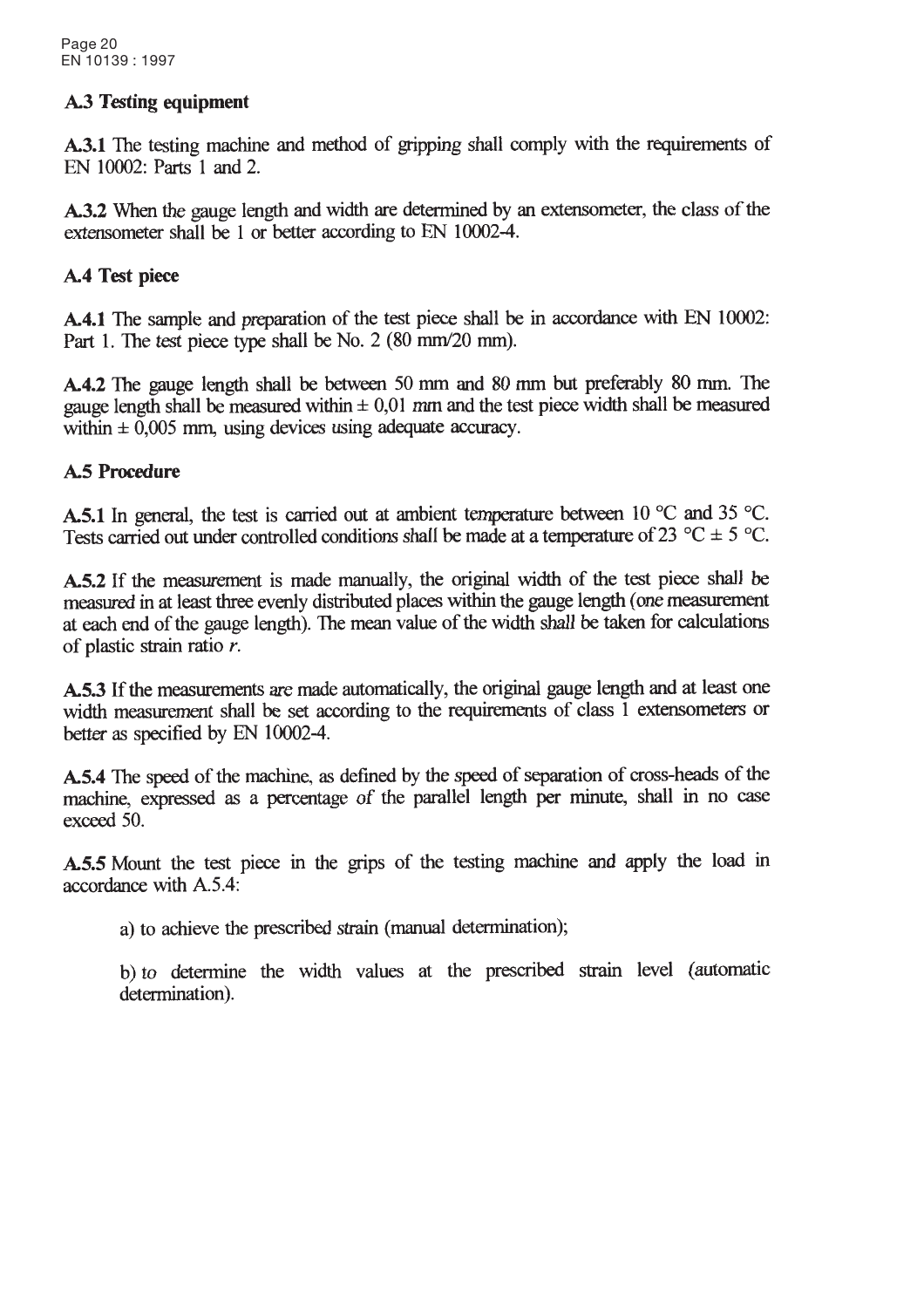A.5.6 For manual determination after removing the load measure the gauge length L and gauge width  $b$  in the same manner and to the same tolerance as for original values.

A.5.7 For automatic determination the measurements of length and width at prescribed strain level are made according to A.4.2

A.5.8 For manual determination calculate the plastic strain ratio in accordance to A.1.2.

A.5.9 For automatic determination the plastic strain ratio is obtained directly using an automatic tensile testing machine and data processing program. The elastic strains (in both width and length directions) shall be considered.

**A.5.10** Calculate the weighted average  $\vec{r}$  (see A.1.3)

#### A.6 Interpretation of results

**A.6.1** Determined values of plastic strain ratio  $r$  shall be rounded to 0,05/

A.6.2 If the test piece shows any transverse bow, which could influence the test results, the test shall be considered invalid and a new test shall be carried out.

A.6.3 If the plastic strain was inhomogeneous, the test results shall be considered invalid and a new test shall be carried out.

A.6.4 In case of dispute the testing shall be carried out with three test pieces of specified orientation relative to the rolling direction. The average value of the 3 tests shall be considered.

#### A.7 Test report

The orientation of the applied strain relative to the rolling direction shall be added as an index figure x. The applied strain value, if not 20  $\%$ , shall be give as an index figure y.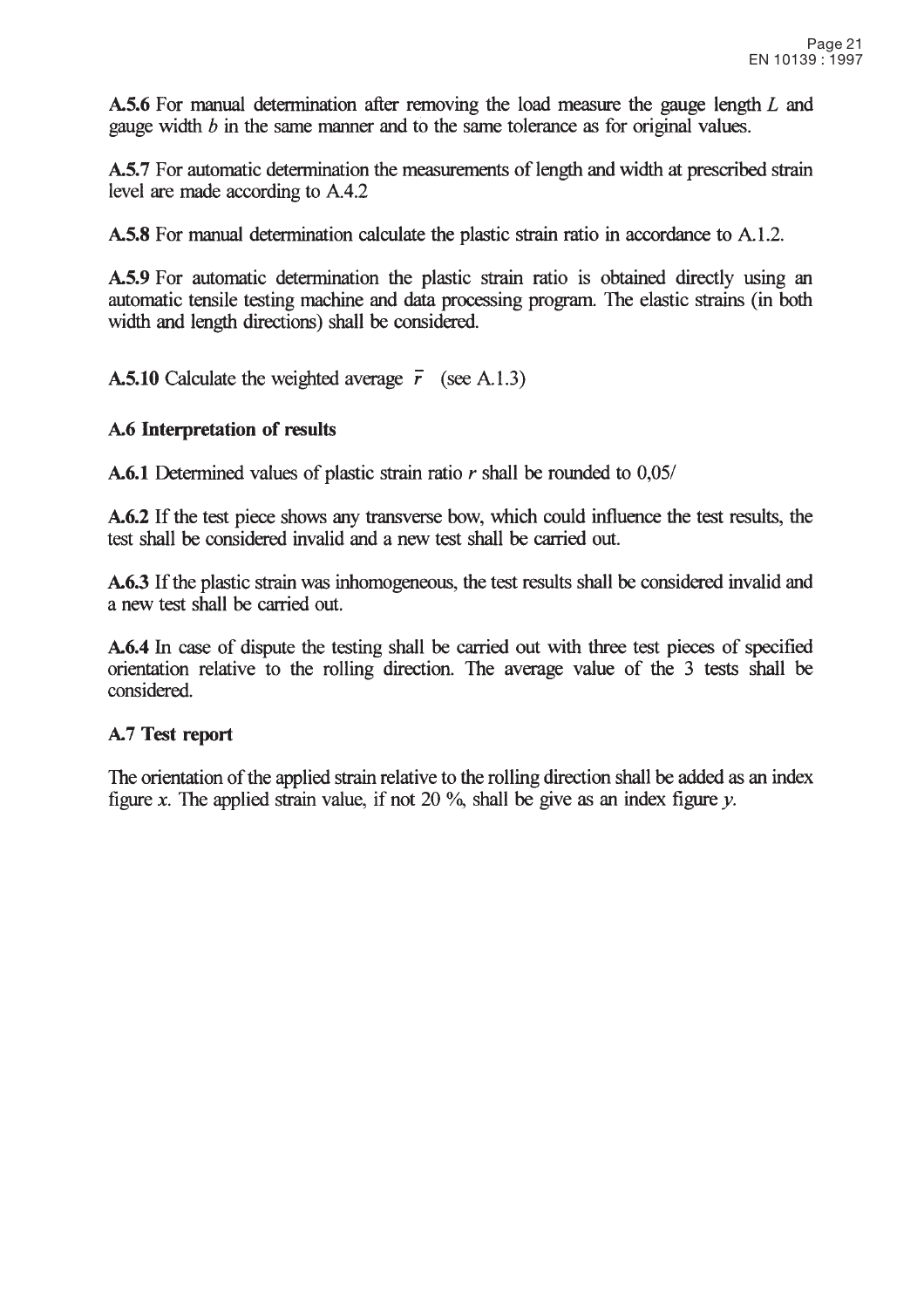#### Annex B (normative) Method of determination of strain hardening exponent n

NOTE: This annex is based upon the procedures being developed by ISO/TC164/SC2.

#### **B.1 Definition, symbols and designations**

**B.1.1** Symbols and designations used in determining the strain hardening exponent are given in table B.1.

**B.1.2** The strain hardening exponent  $n$  is defined as an exponent in the mathematical equation of the relation between true stress and true strain (during uniaxial application of the force):

$$
\sigma = K\varepsilon^n \tag{1}
$$

or in the logarithmic form:

 $\ln \sigma = \ln K + n \ln \varepsilon$  $(2)$ 

**B.1.3** The symbol *n* shall be completed by an index figure x giving the orientation of the test piece relative to the rolling direction and by an index figure  $\nu$  giving the upper limit of the strain range if the latter is not the standard value of 20  $\%$ .

i.e.  $n_{45/18}$ 

**B.1.4** The weighted average of  $n_r$  values is calculated using the formula.

$$
\bar{n} = \frac{n_o + n_{90} + 2n_{45}}{4}
$$

### **B.2 Principle**

The test involves uniaxial tensile straining of the test piece at the prescribed rate in the interval including the region of the uniform plastic strain.

The strain hardening exponent is determined within the strain range of 10  $\%$  to 20  $\%$ . As the determination shall be carried out in the range of homogeneous deformation, then if the uniform elongation of the tested material is lower than 20  $\%$ , values for the upper limit of the strain range of 15 % to 20 % can be applied. In this case the upper strain limit shall be given as index  $y$  (see B.1.3).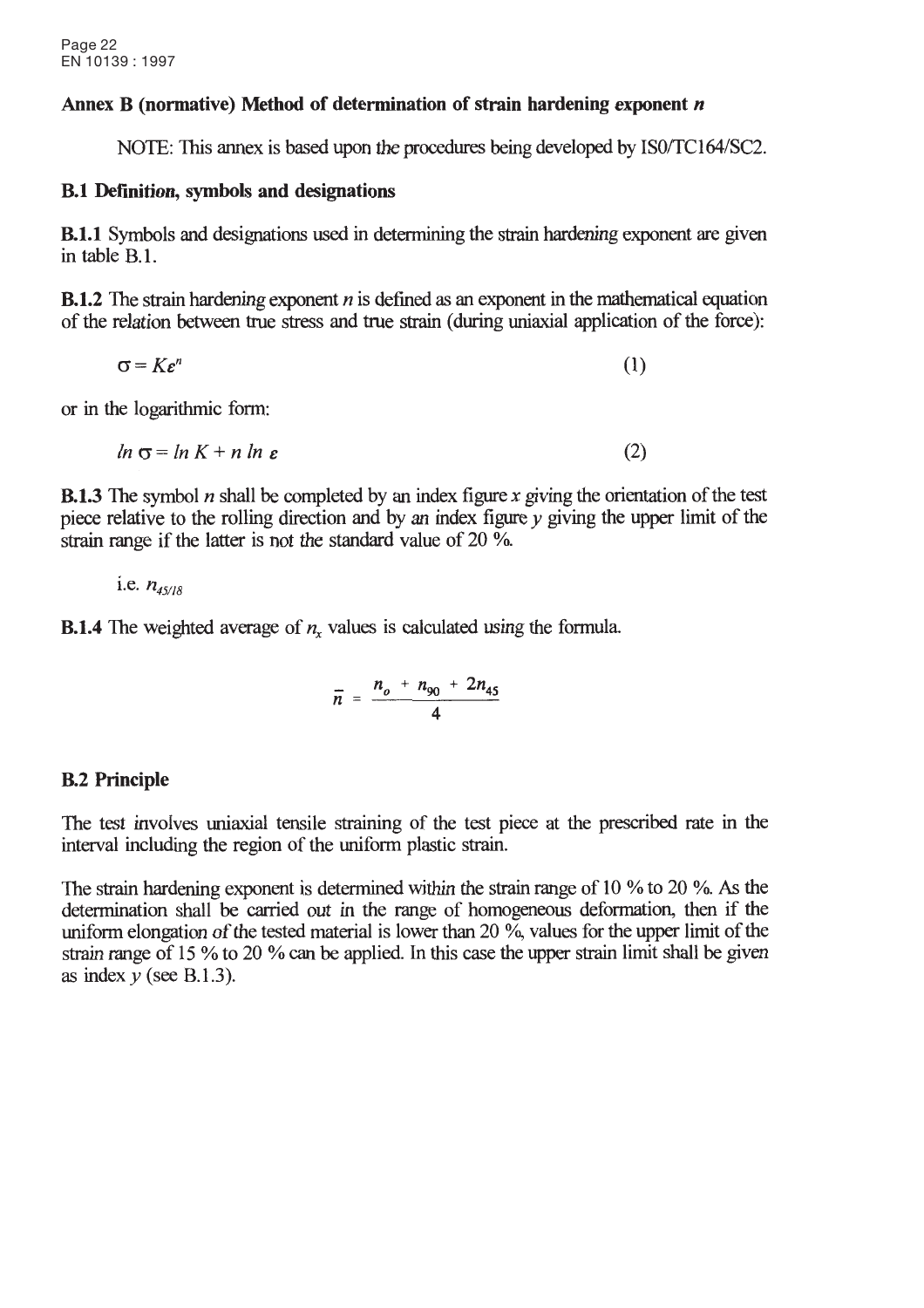# **B.3 Testing equipment**

B.3.1 The testing machine and method of gripping shall comply with the requirements of EN 10002: Parts 1 and 2.

**B.3.2** The accuracy of the extensometer used shall be class 1 or better according to EN 10002-4.

| Symbol                     | Designation                                                                                                                   | Unit                 |
|----------------------------|-------------------------------------------------------------------------------------------------------------------------------|----------------------|
| $L_{o}$                    | Original extensometer gauge length of the test piece                                                                          | mm                   |
| $\overline{L}$             | Instantaneous gauge length of the test piece after instantaneous action of the<br>force $F$                                   | mm                   |
| $S_{\!o}$                  | Original cross section of the gauge part of the test piece                                                                    | mm <sup>2</sup>      |
| $\overline{S}$             | Instantaneous cross section of the gauge part of the test piece after<br>instantaneous action of the force $\vec{F}$          | mm <sup>2</sup>      |
|                            | $S = S_o \frac{L_o}{I}$                                                                                                       |                      |
| $\boldsymbol{\mathcal{E}}$ | Instantaneous true strain after instantaneous action of the force $F$                                                         |                      |
|                            | $\epsilon = \ln \frac{L}{L_o}$                                                                                                |                      |
| $\sigma$                   | Instantaneous true stress after instaneous action of the force $F$                                                            | $N$ .mm <sup>2</sup> |
|                            | $\sigma = \frac{F}{L_o} \cdot \frac{L}{S_o}$                                                                                  |                      |
| $\overline{F}$             | Instantaneous force applied to the test piece                                                                                 | N                    |
| $\boldsymbol{n}$           | Strain hardening exponent                                                                                                     |                      |
| K                          | Strength coefficient                                                                                                          | $N/mm^2$             |
| $n_{x/v}$                  | Strain hardening exponent ratio in direction $x$ (in degrees) relative to the<br>rolling direction for the strain level $y\%$ |                      |
| $n^{1}$                    | Weighted average of $n_x$ values                                                                                              |                      |
| $\boldsymbol{N}$           | Number of measurements for determination of strain hardening exponent                                                         |                      |
|                            | <sup>1)</sup> In some countries $n_m$ is used instead of <i>n</i> .                                                           |                      |

| Table B.1: |  |
|------------|--|
|            |  |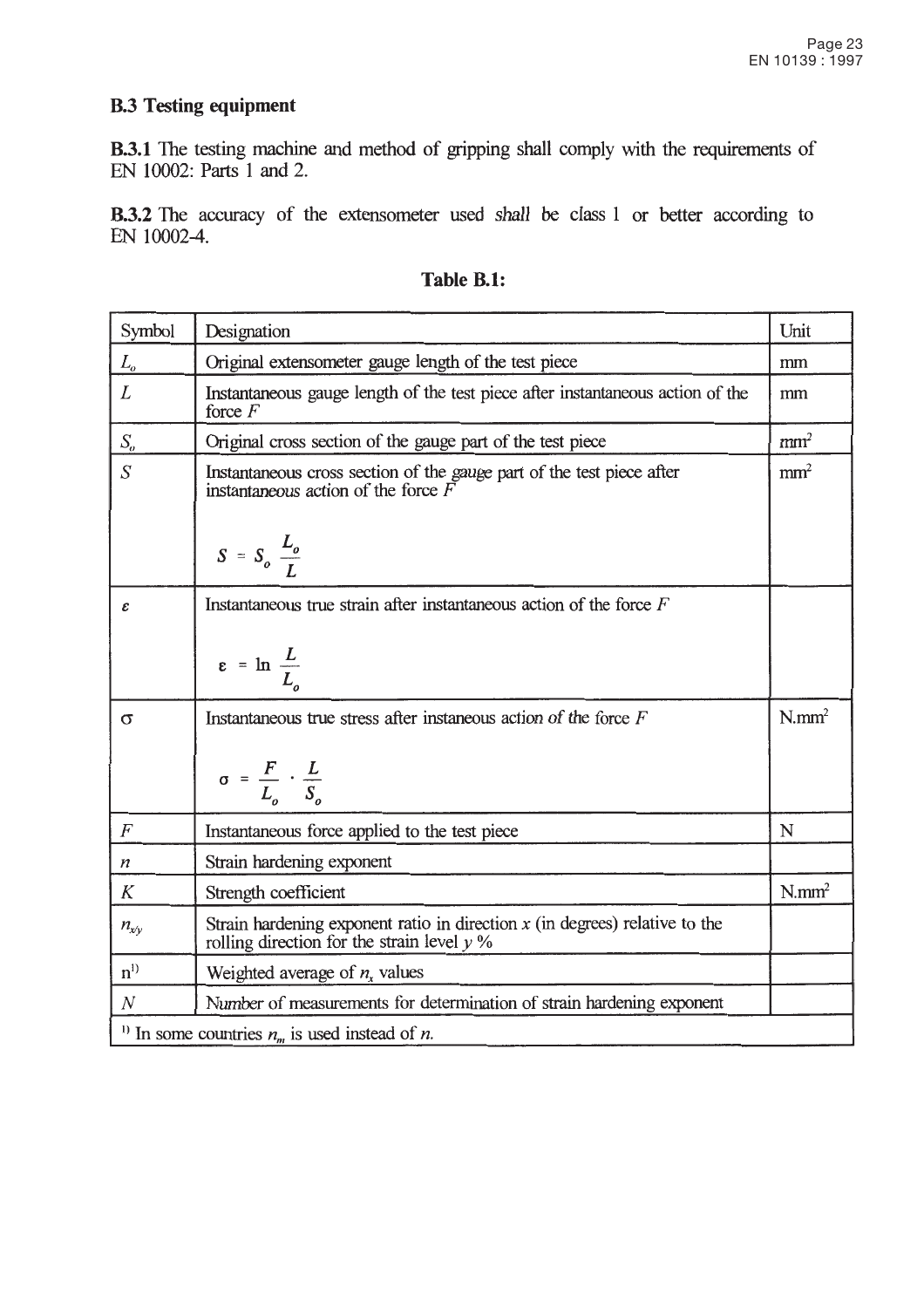#### **B.4 Test piece**

**B.4.1** The sampling and preparation of the test piece shall be in accordance with EN 10002: Part 1, the test piece type is no 2 (80 mm/20 mm).

**B.4.2** The gauge length shall be between 50 mm and 80 mm but preferably 80 mm. The gauge length shall be measured within  $\pm 0.01$  mm using a device having adequate accuracy.

# **B.5 Procedure**

**B.5.1** In general, the test is carried out at ambient temperature between 10  $^{\circ}$ C and 35  $^{\circ}$ C. Tests carried out under controlled conditions shall be made at a temperature of 23 °C  $\pm$  5 °C.

**B.5.2** The test piece shall be mounted in the testing machine so that the force can be applied axially in accordance with EN 10002: Part 1.

**B.5.3** The speed of the machine, as defined by the speed of separation of the cross-heads of the machine, expressed as a percentage of the parallel length per minute, shall in no case exceed 50. This speed shall be kept constant in the time interval over which the tensile hardening exponent is calculated.

**B.5.4** The force and corresponding strain shall be recorded at a minimum of 5 points, distributed at equal distances within the strain range of 10 % to 20 % (10 % to 15 %  $\ldots$  18 % refer to B.2) for which the strain hardening exponent is calculated.

**B.5.5** From the values of the force and the corresponding strain, the true stress shall be calculated using the formula:

$$
\sigma = \frac{F}{S_o} \cdot \frac{L}{L_o}
$$

and the true strain shall be calculated using the formula:

$$
\varepsilon = \ln \frac{L}{L_o}
$$

and the logarithms of these values shall be obtained.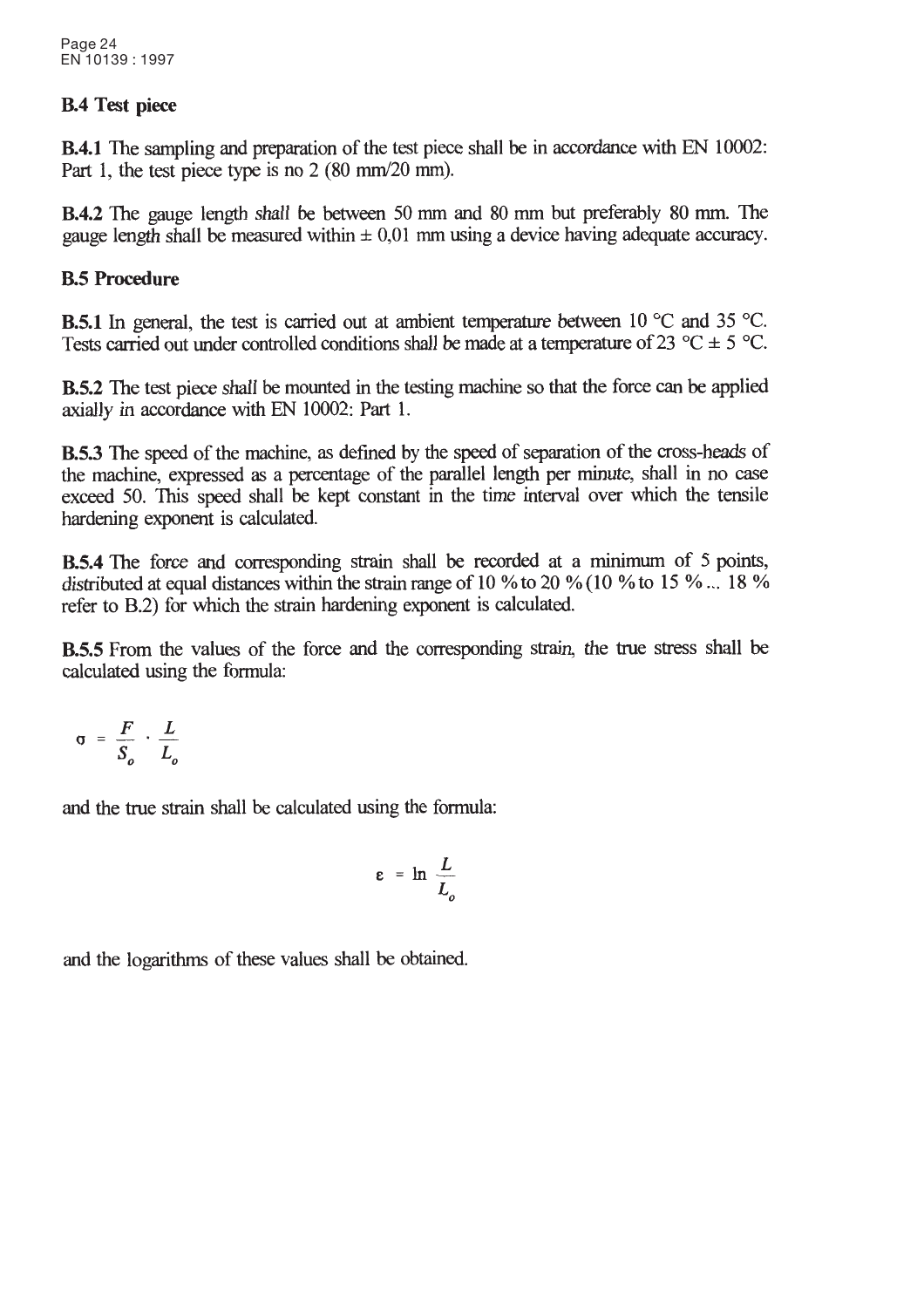**B.5.6** The *n* value is calculated using the formula given below, the standard formula for calculating the inclination of a straight line using the statistical method of least squares:

$$
n = \frac{N \sum x_i y_i - \sum x_i \sum y_i}{N \sum x_i^2 - (\sum x_i)^2}
$$

where

$$
y = Ax + B
$$

with

$$
y = \ln \sigma
$$

$$
x = \ln \varepsilon
$$

$$
A = n
$$

$$
B = \ln K
$$

**B.5.7** Calculated values of the strain hardening exponent,  $n$ , shall be rounded to 0,005.

**B.5.8** In the case of dispute the testing shall be carried out with three test pieces of the specified orientation relative to the rolling direction. The average value of the 3 tests shall be considered.

### **B.6 Test report**

The orientation of the applied strain relative to the rolling direction shall be added as an index figure x, the upper limit of the applied strain range, if not 20  $\%$ , shall be given as an index figure  $y$ .